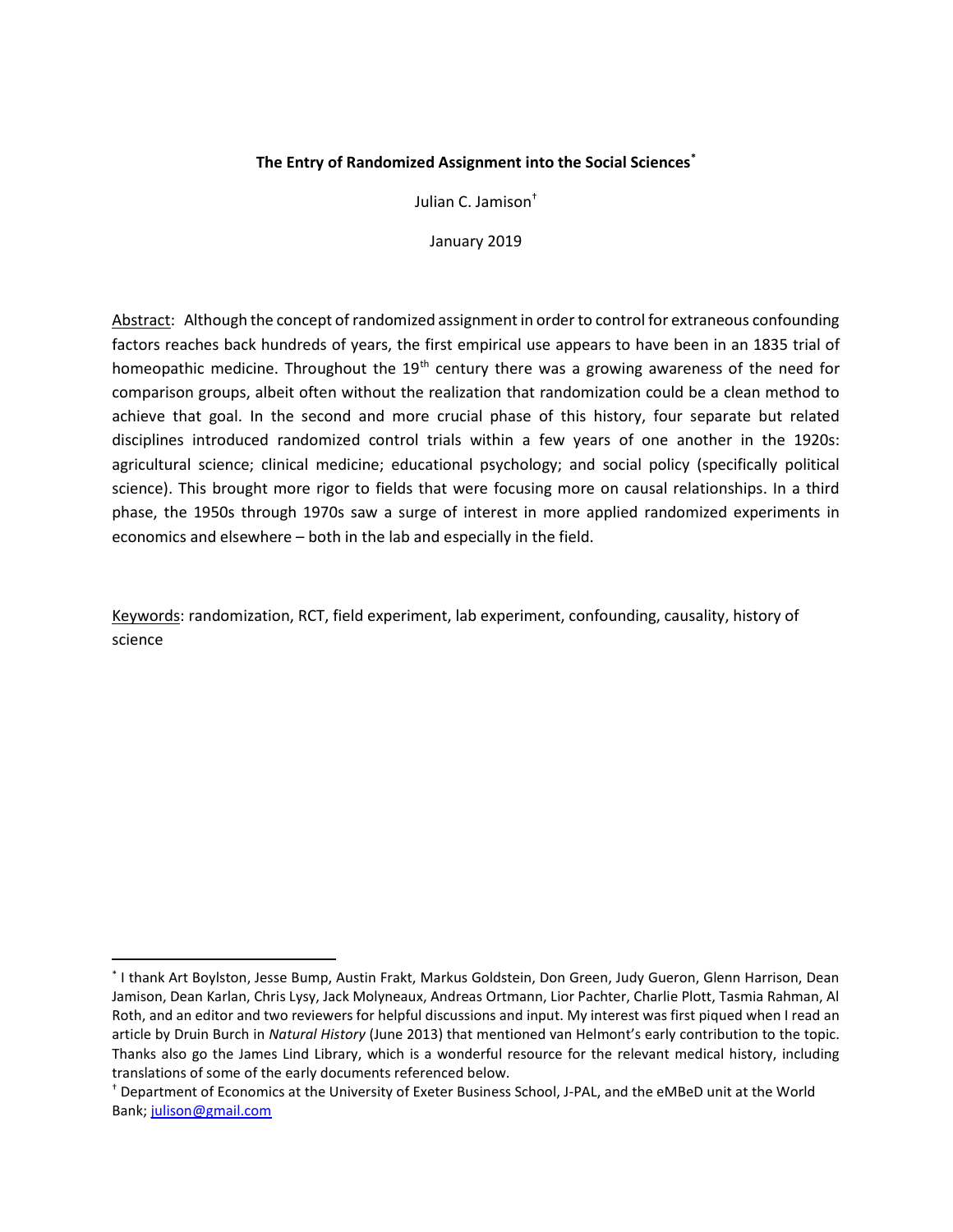#### The Entry of Randomized Assignment into the Social Sciences

Development of Western science is based on two great achievements: the invention of the formal logical system (in Euclidean geometry) by the Greek philosophers, and the discovery of the possibility to find out causal relationships by systematic experiment (during the Renaissance).

-Albert Einstein (1953)

#### 1. Introduction

 The quote above appears in Pearl (2000), a comprehensive reference on the statistics of causality. In an informative history of the "art and science of cause and effect", Pearl refers to the randomized experiment as "the only scientifically proven method of testing causal relations from data, and to this day, the one and only causal concept permitted in mainstream statistics." Interestingly, although Einstein dates the idea of causal experiments – any relationship to randomization goes unspoken by him – to the Renaissance, Pearl claims that it waited upon Fisher in the 1930s. As we shall see, they were both partially correct: the explicit idea appeared hundreds of years ago, but only in an isolated fashion; it did not become a holistic scientific construct until the 1920s.

 Einstein and Pearl agreed upon the central role of rigorous experiments in determining causality, which has long been understood and accepted in the physical and biological sciences but has undergone a more recent rise in the social sciences. The basic idea is straightforward: Suppose you wish to test the relative effect of treatment (or intervention, broadly construed) A vs treatment B – one of which could be a null treatment or status quo. Take a large number of subjects (individuals, schools, firms, villages, etc.) and divide them randomly into two groups. The first group gets A and the second group gets B; other than that their experiences are identical. Since the division was random and the sample size was large, we can be highly confident that the two groups started out with the same average levels of all relevant characteristics, both observable and unobservable. Therefore any aggregate differences between the groups measured after the experiment can be causally identified with the corresponding treatments.

 Naturally there are assumptions to be made, and there are many complications that arise in specific instantiations of this approach. The goal of this paper is not to enter into the debate about the relative merits of randomization, although certain elements of that debate will make appearances throughout. However, it is abundantly clear that they are not always the right tool for the job. Imagine the idea of testing the efficacy of parachutes versus a control group on mortality rates when disembarking an airplane at a height of 10000 feet (3000 meters) above ground level. Not only would a randomized experiment be unethical, it would be completely unnecessary. That experiment has never been undertaken (see Smith and Pell 2003 for a review of the literature), and yet we are convinced from theory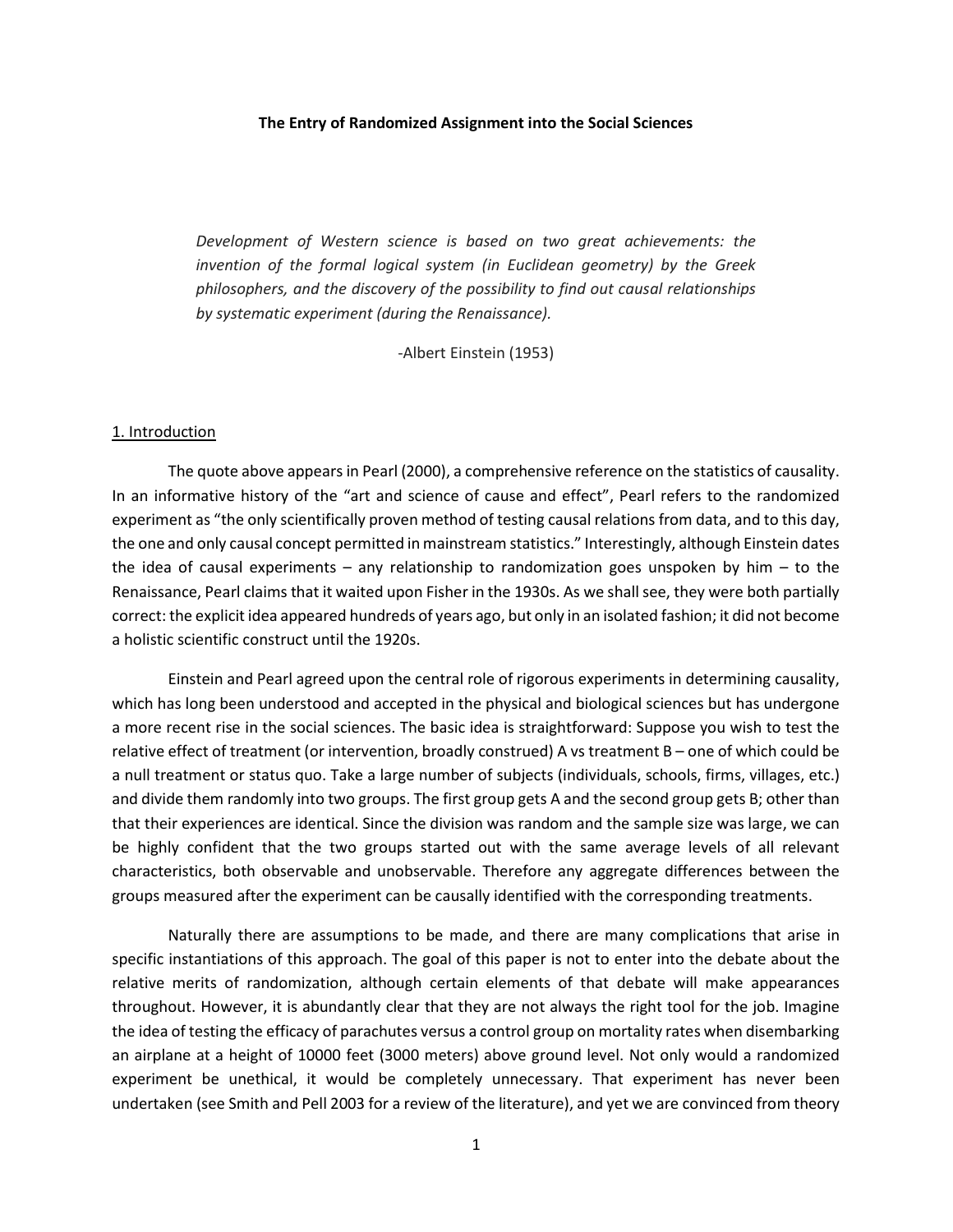and from analogy and from common sense that we know the actual relative efficacy of the two approaches.<sup>1</sup>

Let us begin with a definition for our central concept of *randomized assignment*. An empirical research study consists of one or more *observations*, where an observation consists of measured conditions (what was done, when, to whom or what, etc.) and measured outcomes (what resulted). For instance, an observation might be that a 29-year-old male was made to sit for four minutes alone in a dark room in the morning (the conditions), after which he coughed and ran away (the outcomes). Randomized assignment occurs when the value of at least one condition is assigned randomly across observations. In the example above, the researcher might randomly assign some subjects to sit for four minutes and others for ten minutes. Or the researcher might assign the same subject, arriving on various occasions at different times of day and wearing different clothes, to sometimes sit in a dark room and sometimes in a brightly lit one.

 The value of randomized assignment is that it implies that the measured status of the condition which is randomized is unconfounded with any of the other conditions, and hence that any variation in outcomes as a function of that status must (in expectation) be due to the influence of the randomized condition – at least within the set of potential conditions examined. In the second example above, the researcher can causally determine the impact of light on any measurable outcomes of interest, but only for that subject and only when sitting alone in a room at times of day when the experiment is carried out. Randomization yields 'internal validity' (comparing "like with like" in the phrase of Chalmers 2001) but not 'external validity'. Of course the larger the relevant population or domain of observed conditions, the more widespread and robust is the conclusion.

 This is distinct from the random sampling of subjects from a larger population in order to draw conclusions that are representative of the entire population. That too is randomization, and it has an important place in social science, but the rationale and history are not the same; see Fienberg and Tanur  $(1987)^2$ . Although the two are different in purpose and application, there has been some confusion over the years in the philosophy of science literature<sup>3</sup>. The current paper is focused only on the concept of randomization for causal inference.

 A second alternative usage of randomization, also outside the scope of this paper, is fairness. This covers everything from access to limited medical resources, to prize lotteries for allocating valuable social

<sup>&</sup>lt;sup>1</sup> Note also that sometimes causality is irrelevant in science, e.g. when estimating the speed of light or how quickly a feather falls in a vacuum.

 $<sup>2</sup>$  They mention a creative and early use of randomization carried out by Mahalanobis (1946) in India while</sup> surveying factory workers. Instead of assigning one enumerator to each area, he divided the areas into five independent random samples and had each enumerator work in every area. This is a nice example of embedding experimental design (involving randomized assignment) into survey design.

<sup>&</sup>lt;sup>3</sup> Urbach (1985) claims that from a Bayesian perspective, randomization can be of no use in testing statistical hypotheses; Papineau (1994) rightly responds that that only holds true for random sampling and not for randomized experimentation of the type considered here.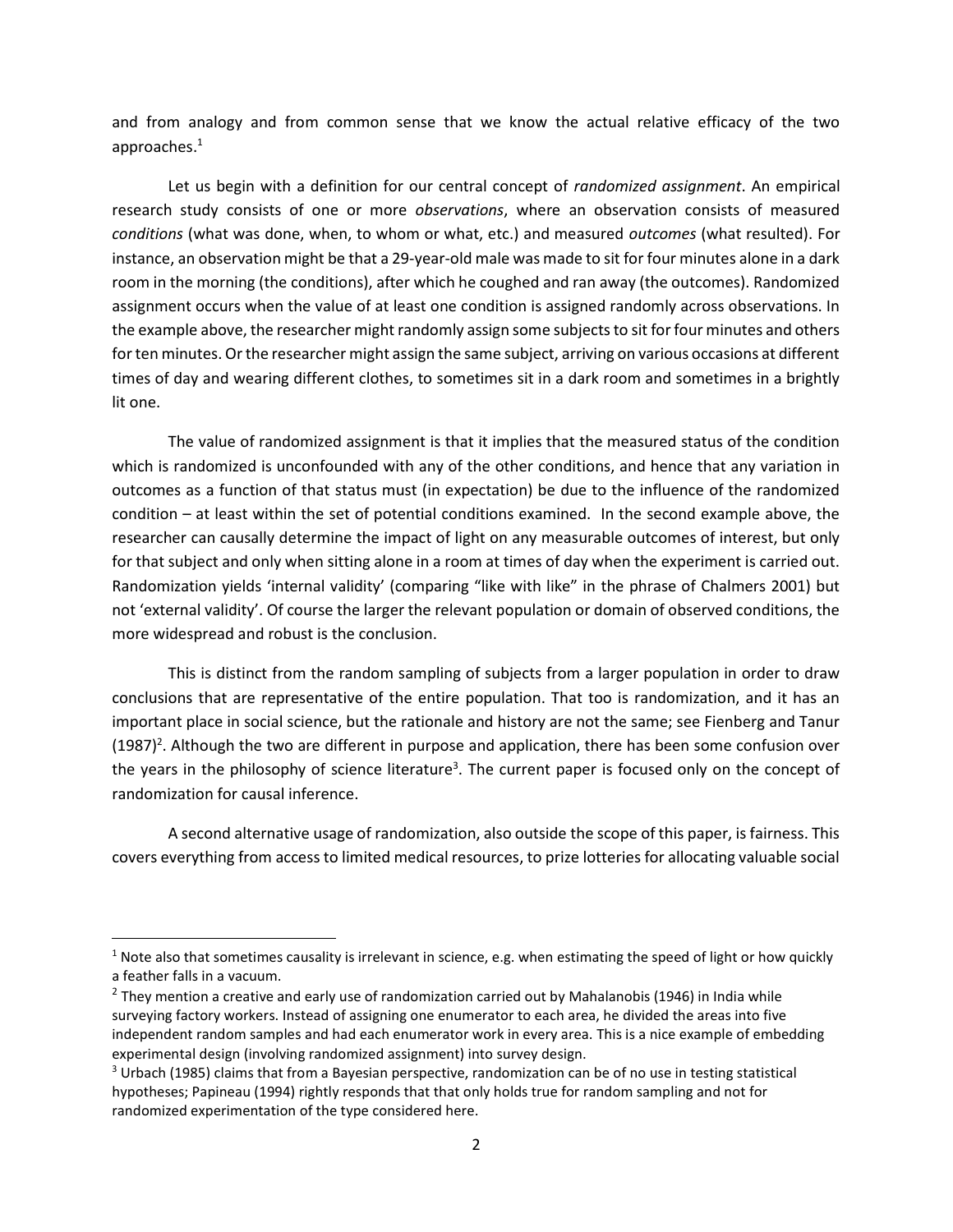assets. There are fewer examples of this type of randomization within the history of science<sup>4</sup>, although fairness has certainly been used as an argument to sway policy-makers who are uncertain about the ethics of randomizing the assignment of interventions.

 Finally, randomization is relevant for the validity of certain specific statistical tests. Many formal inference analyses are predicated on assumptions regarding the data-generating process which can only be satisfied, or are more easily satisfied, when there has been random allocation into treatments. In this sense it is closely related to the notion of randomized assignment for causal inference which is our focus, although they are not identical. Whilst the broad history of statistical inference is also not the focus here, it would be remiss not to mention the ground-breaking work of Ronald Fisher.

Fisher took a position in 1919 as statistician at Rothamsted agricultural research station, where his main job was to analyze the piles (literally) of existing data from previous 'experiments'. He started to develop theories of his own about how to optimally run experiments, culminating in the publication of his classic book (Fisher 1935). Although he had advocated randomization (in the sense of e.g. randomly allocating different seeds or fertilizers to different plots of land) as a theoretical concept in 1925, his first empirical publication that used randomization as a technique was two years later (Eden and Fisher 1927). Although Fisher was not the first to apply randomized assignment, his statistical tools and tireless advocacy of this approach played a major role in its later widespread adoption.

 The goal of this paper is to chart the initial introduction of randomized assignment for inference, both in actual practice and as a conceptual construct, into various intersecting and intertwining branches of medical and social science, especially psychology, economics, and policy. One motivation for doing so is the growing success of this approach (at least in terms of relative popularity and claimed standing as a 'gold standard'). However the focus is on the narratives and conditions surrounding the entry (and occasional re-entry) in and across disciplines, including especially the intellectual environment of the early adoptions, rather than on the factors that did or did not lead to later success and their relative merits. The main contributions to the existing literature are: corrections of various misstatements regarding the original appearances of randomization; earliest-known examples of randomized assignment in a variety of disciplines; bringing together for the first time the discussion across medicine and multiple social sciences; and given all these elements, being able to draw conclusions about patterns regarding the viability and acceptance of randomization when it was a novel scientific research construct.

The remainder of the paper proceeds as follows. Section 2 provides the early background, tracing various isolated instances of both randomized assignment and not-quite-randomized assignment. Section 3 briefly discusses the history of randomized assignment in clinical medicine, the field with which it is most closely associated. Then we turn to social science proper, beginning with psychology in section 4; economics in Section 5; and finally social policy (including public health) in Section 6. Section 7 provides concluding remarks.

<sup>&</sup>lt;sup>4</sup> See Silverman and Chalmers (2001) for general discussion of the latter, and many quotations below as a sample of the former. They find few examples with explicit arguments favoring fairness, and e.g. I do not agree with their interpretation of van Helmont (1648).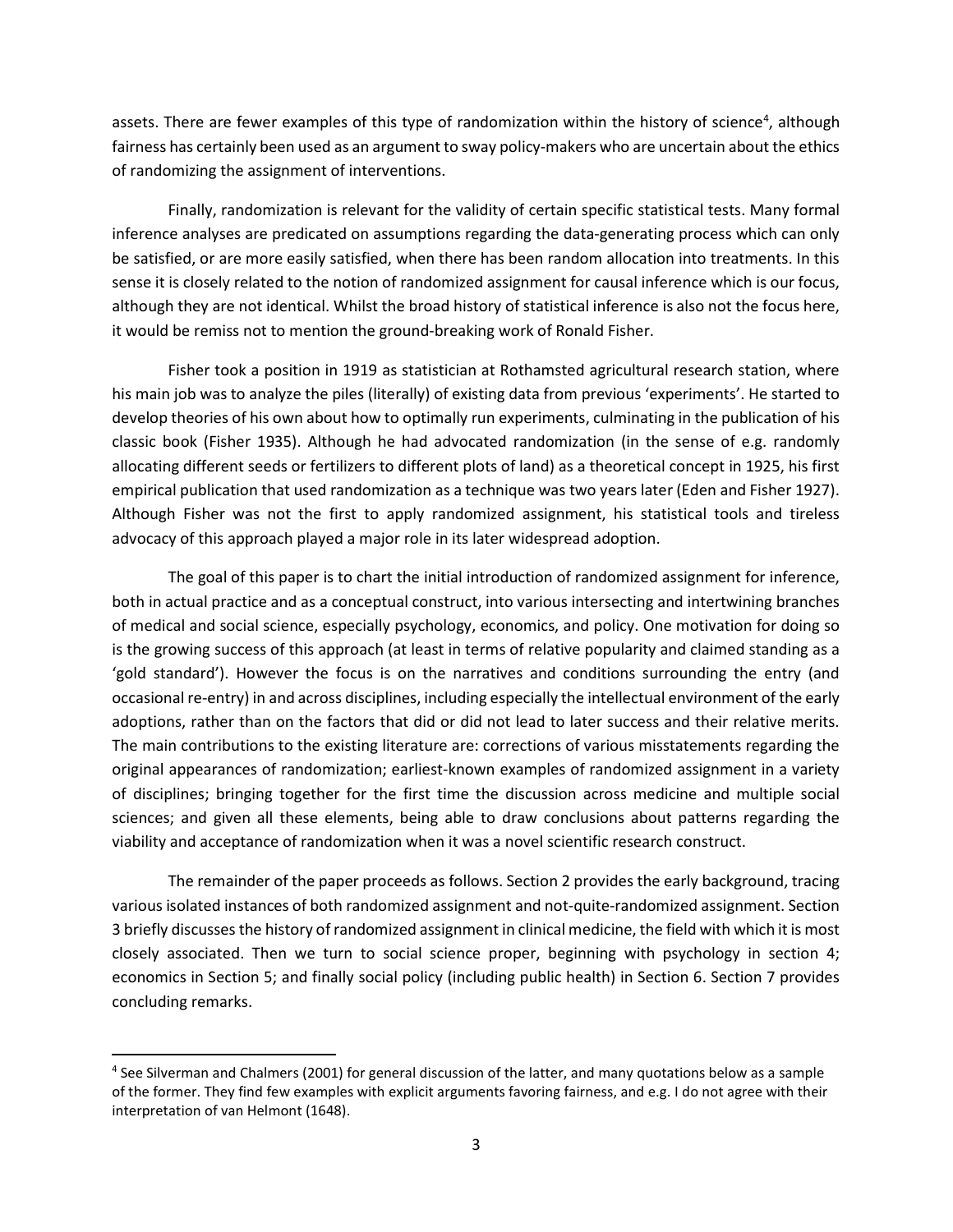## 2. Prelude

 In the Book of Daniel (1:8-16), Daniel does not wish to consume the royal fare and suggests a test: he and his friends will eat only pulse and drink only water for ten days, after which the official can compare their health to those of the young men consuming the royal fare.<sup>5</sup> Although this episode nicely captures the idea of a comparison group, there is an obvious problem with endogeneity and selection bias. Hence not only is randomization in any form missing, but there is no sense of a controlled or fair experiment. Furthermore, in terms of chronology, although Charles Darwin did not advance his theory of natural selection until the mid-19<sup>th</sup> century (Darwin 1859), Nature had conveniently begun to experiment via randomization in the context of allopatric speciation after vicariance to test his theory some millions of years earlier<sup>6</sup>.

 It is likely that scholars in antiquity understood the basic idea of comparing two similar groups in order to reliably test interventions. However, the first written documentation of which I am aware is by the poet Petrarch (1364) in a letter to Boccaccio:

> I solemnly affirm and believe, if a hundred or a thousand men of the same age, same temperament and habits, together with the same surroundings, were attacked at the same time by the same disease, that if one half followed the prescriptions of the doctors of the variety of those practicing at the present day, and that the other half took no medicine but relied on Nature's instincts, I have no doubt as to which half would escape.

Although there is no mention of randomization and no concrete suggestion to collect data, it is clear that the goal was to devise two groups that were as similar as possible. It is also clear what Petrarch thought of doctors. However, this example serves to illustrate that the general idea was in circulation and yet simultaneously that it was not part of regular practice in terms of implementation, implying that it held no special place in convincing physicians or governments of efficacy.

 Thus we arrive at the generally accepted first surviving mention of randomized assignment, due to Flemish chemist and physician Jan Baptist van Helmont. Everyone at the time, including van Helmont, believed that bloodletting was a fantastic cure for most ailments. However he believed that evacuation (i.e. inducing vomiting and defecation) was an even better approach, and he proposed a simple way to settle the argument once and for all:

> Let us take out of the Hospitals, out of the Camps, or from elsewhere, 200 or 500 poor People, that have Fevers, Pleurisies, etc. Let us divide them in halfes, let us cast lots, that one half of them may fall to my share, and the other to yours; I will

 $\overline{a}$ 

<sup>&</sup>lt;sup>5</sup> A similar story is reported in the Book of Numbers.

<sup>&</sup>lt;sup>6</sup> Lior Pachter brought this prehistoric example to my attention.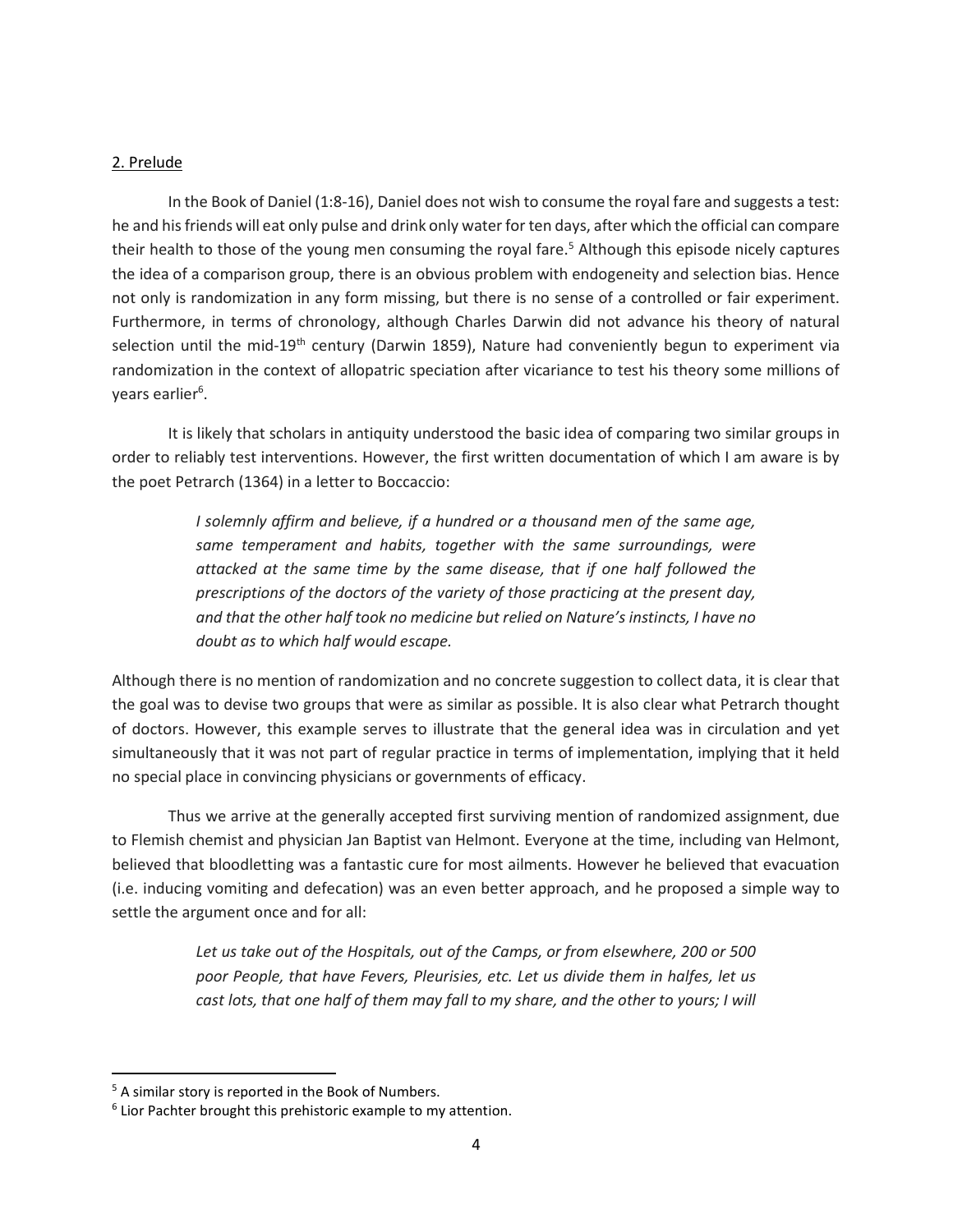# cure them without bloodletting… we shall see how many Funerals both of us shall have.

For better or worse, there is no evidence that this test was ever put into practice, but the idea is up to modern standards<sup>7</sup>. When was this written? Nobody knows precisely. Many articles cite van Helmont (1662), but that is the first English translation (from which the above quote is taken) of the original Latin publication (van Helmont 1648). Even that year is clearly too late, since van Helmont died in 1644; some of his writings were controversial, so the corpus did not see the light of day until his son brought them out posthumously.

 Despite van Helmont's mistaken (but typical) views on clinical practice, he was an inquisitive and thoughtful researcher, a Renaissance man befitting Einstein's quote above. This will be a theme for many of those who intersect the origins of randomization, suggesting that each successive development was not nearly as simple as it appears in retrospect. Along those lines, we proceed by mentioning two more notable occurrences in the history of clinical trials, albeit unrandomized.

 James Lind was a Scottish naval surgeon (a position that did not require extensive medical training, although he later earned an MD) who was an early believer in the theory that citrus fruits could help cure scurvy, which we now know is indeed caused by a deficiency of vitamin C. He provided a partial test of this claim on a voyage in 1747 (published in Lind 1753), when he divided 12 afflicted sailors into six pairs and gave each pair a different treatment – one of which was two oranges and one lemon daily<sup>8</sup>. He made a point of the fact that the men were similar to begin with and were treated identically in all ways apart from the experimental variation:

> Their cases were as similar as I could have them. They all in general had putrid gums, the spots and lassitude, with weakness of their knees. They lay together in one place, being a proper apartment of the sick in the fore-hold; and had one diet common to all.

While Lind did not include an untreated control group, Watson (1768) did exactly that in a study of smallpox variolation: as he put it, "it was proper also to be informed of what nature unassisted, not to say undisturbed, would do for herself." Although both men explicitly attempted to perform their tests on a homogeneous population, as well as to maintain parity apart from the treatments of interest, neither of them suggests randomization or any other method to objectively achieve such a goal.

Finally, it is worth mentioning a somewhat flamboyant experiment in the arena of animal husbandry performed by famous microbiologist Louis Pasteur in 1881. He was attempting to publicly prove that he had developed an animal anthrax vaccine, so he asked for 60 sheep and split them into

 $^7$  One slight drawback is that he appears to suggest that the patients first be divided into two groups, without specifying how that is to be done, after which randomization occurs. Presumably he has in mind some method for division that is approximately symmetric, but even if not it constitutes randomizing at what is now referred to as the cluster level – admittedly low powered in this case, but still more rigorous than many modern papers. <sup>8</sup> Other treatment arms included seawater, sulfuric acid, and spicy paste plus barley water. These did not prove efficacious.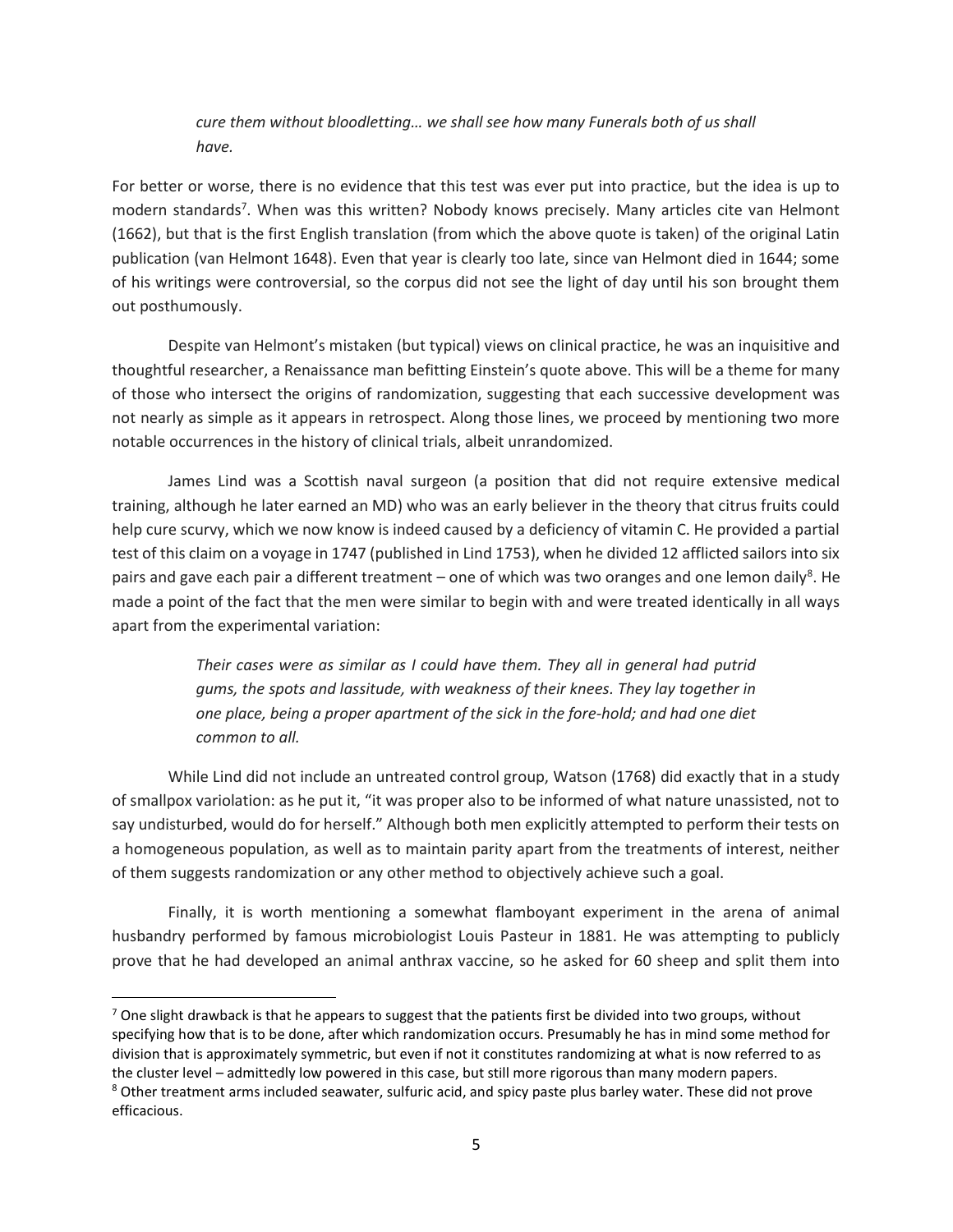three groups: 10 would be left entirely alone; 25 would be given his vaccine and then exposed to a deadly strain of the disease; and 25 would be untreated but also exposed to the virus. It is unclear whether sheep have more or less natural variation than Fisher's plots of land, but there is no mention of randomization or selection bias in the paper (Pasteur 1881). Perhaps this was not a major issue given the stark results: all of the exposed but untreated sheep died, while all of the vaccinated sheep survived healthily.

## 3. Medicine

 Many people associate the RCT (randomized control trial, which involves randomization into a control group and one or more 'treatment' groups for comparison) with medicine, where it has come to be viewed as the 'gold standard'<sup>9</sup>. Partly for this reason; partly because – as described above and below – it was primarily clinicians who took the first steps along this path; and partly because the timing of randomized assignment entering the establishment in medicine so closely coincided with that in other fields; it makes sense to include some discussion of medicine in this context even if it is not properly a social science. Of course, many of the same factors around human behavior are at play.

After the early empirical approaches of Lind and Watson, the next big step was taken by "a society of truth-loving men" in Nuremberg in 1835 (see Löhner 1835 and discussion in Stolberg 2006). In order to evaluate the effect of a salt-based homeopathic treatment, 100 local citizens were recruited to volunteer. 100 vials were numbered consecutively, mixed together, and then separated into two groups of 50. All vials were filled with pure snow water, and the salt potentiation was added to one of the groups. The experimenters noted which numbered vials these corresponded to, and the resulting list was sealed and kept secret until the end of the trial. After the vials were once again well mixed with one another, the participants each ingested the contents of one vial, reporting their symptoms two weeks later "in order to compare the effect with the cause". The results suggested no effect of the homeopathic remedy, although since outcomes were self-reported it is possible that there was bias introduced at that stage – namely reporting nothing so as to match the control.

On the one hand this is a remarkable event: it clearly constituted randomized assignment (the first instantiation of which I am aware) to treatment and control, as well as being double blind and remarkably transparent about procedures (prospectively!) and about attrition. On the other hand, it does not seem to have made much impact on the general practice of medical trials, and even now it is neither widely known nor appreciated. That being said, it was not an entirely isolated incident: dating to van Helmont in the early  $17<sup>th</sup>$  century and Mesmer in the late  $18<sup>th</sup>$  century<sup>10</sup>, much of the drive for rigorous

<sup>&</sup>lt;sup>9</sup> This term was apparently borrowed from monetary economics, where it refers to the actual metal gold. The analogy is that both approaches describe the best measure or method of comparison available at a given time. See Claassen (2005) for discussion of the history of the term and the respect toward RCTs in medicine.

 $10$  Mesmer (1781) proposed but did not carry out a challenge to his colleagues regarding his theory of 'animal magnetism', in which he writes: "In order to avoid any later argument and all the questions that could be raised about differences in age, in temperament, in diseases, in their symptoms etc. the assignment of the patients shall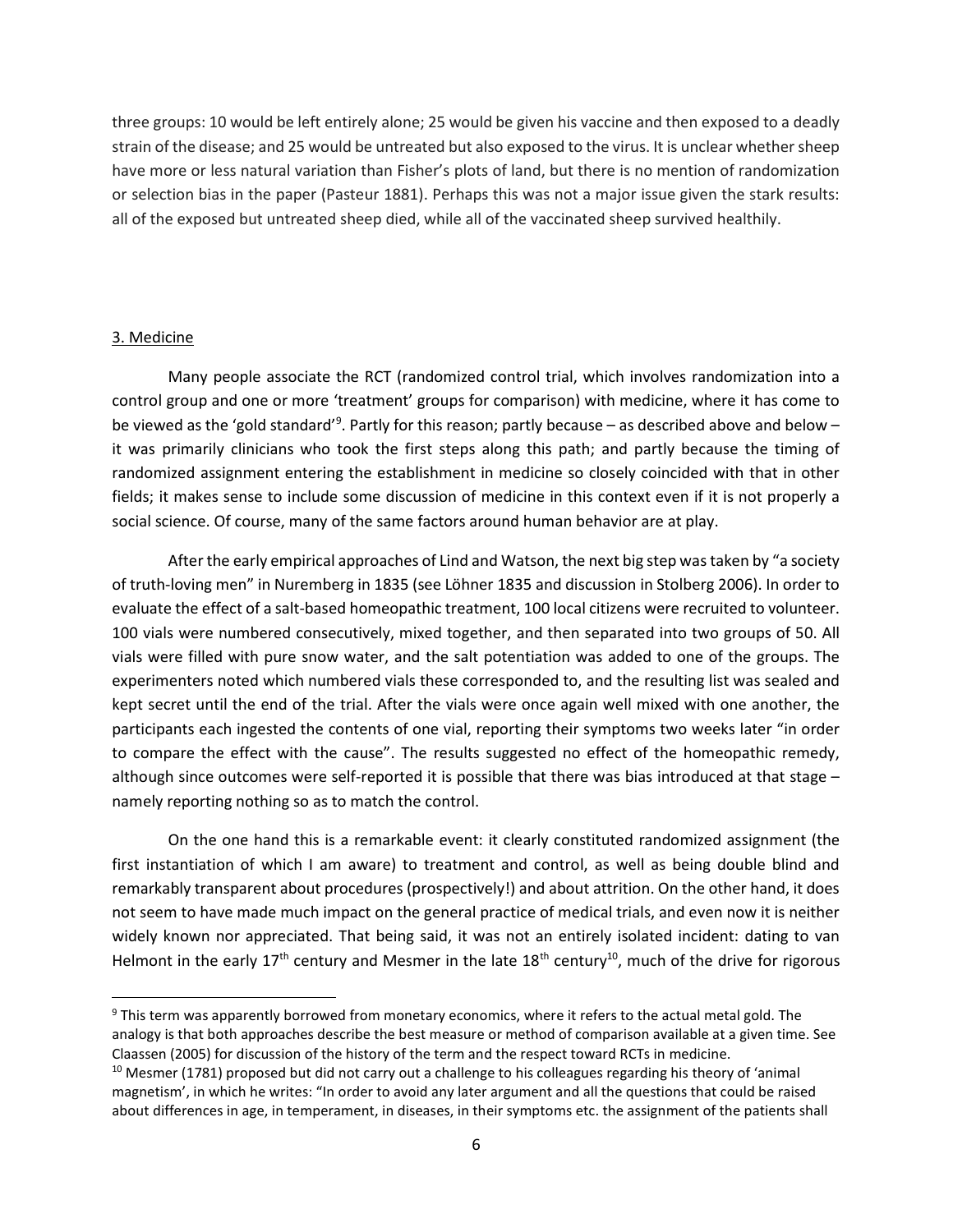testing was due to the high-stakes battle between homeopathy and allopathy. In the Nuremberg case, perhaps one of the reasons it had less impact was that the participant subjects were not in need of a cure; they were simply being tested to see if they noticed any effects.

Although randomization did not become common practice for another century, the idea of demanding a proper comparison group was gaining adherents. For instance, later in the 19<sup>th</sup> century, we find examples of doctors using alternation "to avoid the imputation of selection" (Balfour 1854) or to induce "an equally large number of randomly selected patients treated as usual" (Fibiger 1898)<sup>11</sup>. Note that although Fibiger obviously believed that what he did was equivalent to random allocation, which was indeed his goal, what he actually did was to alternate treatment based on the day the patient arrived at the hospital. From a modern perspective this looks importantly distinct, but at the time these were all simply methods to produce a valid control group (and in practice alternation likely worked quite well in most instances).

 The modern era of RCTs in medicine begins with Colebrook (1929), in which "drawing lots" was used to decide which kids would be irradiated (it's not as bad as it sounds) – but if the parents refused consent then those children were added to the control group, which undoes much of the point of randomization but still [re]introduces the concept. The rigorous version appears two years later in Doull (1931), a study of the effect of ultra-violet light on the common cold. Doull worked at the Johns Hopkins School of Public Health and needed to figure out how to allocate his subjects into three groups in a manner that would allow for valid comparisons and analysis. According to Marks (2008), he consulted with a local biostatistician with a doctorate in mathematics, who suggested using colored dice to randomly allocate patients. Note the similar timing for these randomizations in clinical medicine as in agriculture (Eden and Fisher 1927).

 The final piece of the medical puzzle falls into place with the famous streptomycin trial for tuberculosis (Medical Research Council 1948)<sup>12</sup>. This is probably the most famous RCT in history, and many people have erroneously claimed that it was in fact the first RCT in history. The design was the brainchild of Austin Bradford Hill, whose degree was in economics (earned while recovering from tuberculosis himself) but who worked as a biostatistician and epidemiologist<sup>13</sup>. In addition to the important step of highlighting the need for randomization and of promoting it – he later wrote down influential formal criteria for imputing causality – Bradford Hill also promulgated another key aspect in the 1948 paper: the explicit idea of using randomization to consciously conceal foreknowledge, i.e. to "blind" the experimenter to treatment status whenever possible.

be made by the method of lots." His ideas were later tested, though without explicitly randomized assignment, by a 1784 commission led by Benjamin Franklin for the king of France (see Kaptchuk 1998).

 $11$  This was a study of diphtheria; Fibiger later won the Nobel Prize for his work on cancer.

<sup>&</sup>lt;sup>12</sup> The experiments for whooping-cough reported in Medical Research Council (1951), although published three years later, used an exactly analogous experimental approach and were actually begun several months earlier than those in the better-known streptomycin paper.

<sup>&</sup>lt;sup>13</sup> Bradford Hill later earned fame for his [non-randomized] work exhibiting a link between smoking and lung cancer; he was knighted in 1961.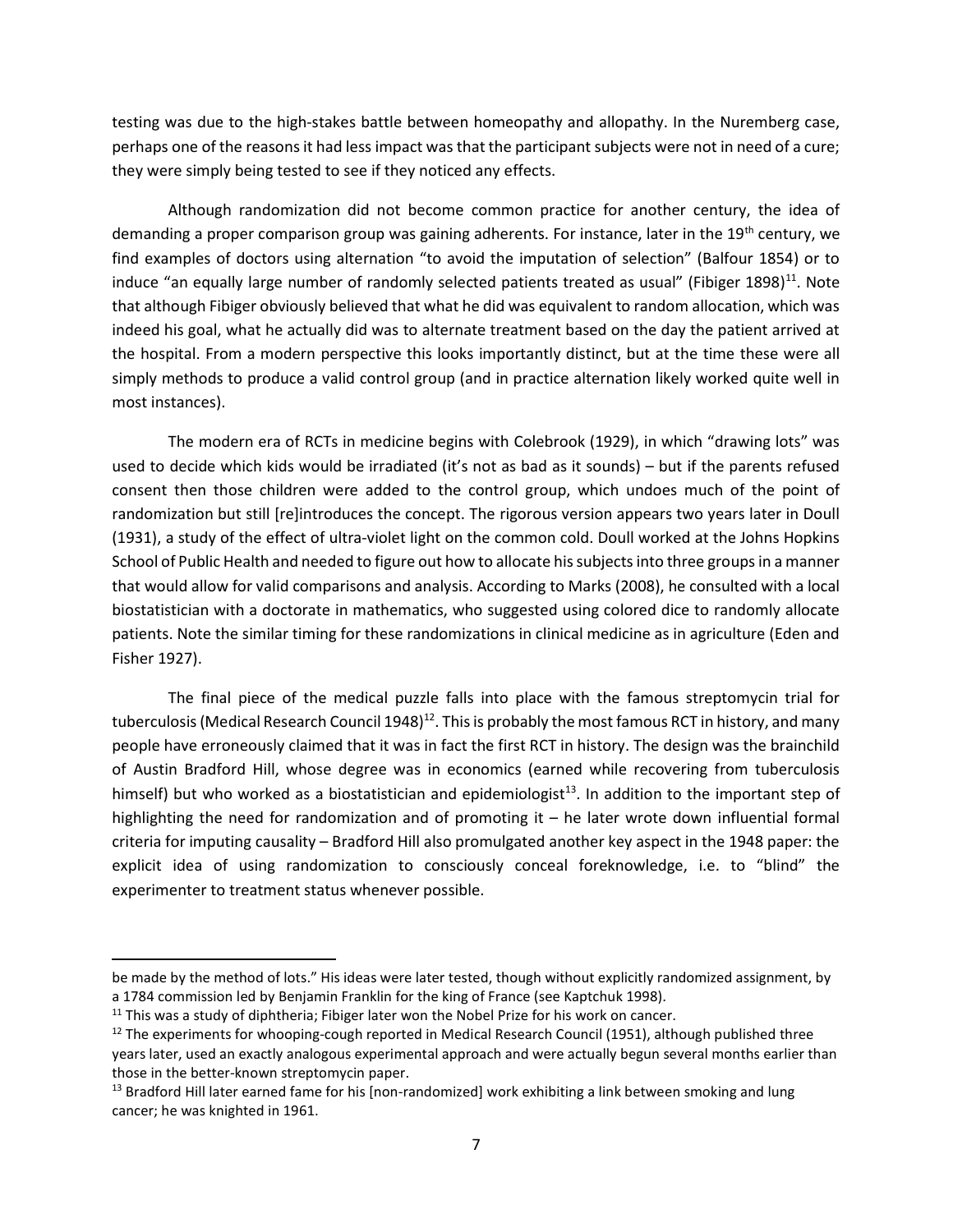### 4. Psychology

 $\overline{a}$ 

 Human sensation, like psychical phenomena and mesmerism, was for most of history not considered a domain susceptible to quantitative scientific analysis. That began to change with the work of Gustav Fechner in the mid-19<sup>th</sup> century, who initiated the field of psychophysics (Fechner 1860) along with Ernst Weber. In particular Fechner studied sensitivity of physical perception: e.g. how finely can a subject distinguish two masses, as a function of the base weight and the marginal difference between them? Although he deserves much credit for introducing concepts such as empirical experimentation and mathematical data analysis to this entire field, his methods were far from perfect. In particular Fechner experimented on himself; for example in the perception experiments he knew all the relative weights in advance. He believed that he could consciously control for any resulting bias.

 Müller (1879) took the next step, splitting the roles of subject and experimenter. He concurrently emphasized the notion of presenting stimuli in an irregular order (in buntem Wechsel; see Dehue 1997), but neither he nor Fechner employed randomization – although Müller did eventually start to promote the use of explicit randomization around the turn of the century. Meanwhile randomization was used by Richet (1884) but only as an inherent component of the stimulus itself. This is because he was testing telepathy, a topic that was all the rage in Europe at the time and which was eminently suitable for rigorous evaluation.<sup>14</sup> Randomly chosen playing cards were studied intently by one person, who tried to mentally pass the information to another. Thus, the randomization was not carried out in order to compare different treatments.

 We turn now to one of the more well-known protagonists in this arc, and indeed the proponent of what is likely the first instance of randomized assignment in social science, namely Charles S. Peirce. According to Stigler (1992), Peirce was educated at home by his father, a mathematics professor at Harvard. He was ambidextrous and had the habit of writing questions with his left hand while writing the answers with his right hand. By December 1883, when he began the series of experiments described below, he was on the faculty at Johns Hopkins, where he was primarily known as a philosopher but also worked in physics, mathematics, cartography… and psychology.

 Fechner had postulated that for any given base weight, there was a minimum additional weight below which it was impossible to perceive any difference, i.e. where the two felt exactly the same. Peirce disagreed, believing that even for very small differences, if subjects were forced to choose which one they thought was heavier<sup>15</sup>, they would be correct slightly more often than they were wrong. Along with a student of his named Jastrow, he proceeded to test his hypothesis in a series of experiments from December 1883 to April 1884. They took turns as experimenter and subject, which Fechner was naturally

<sup>&</sup>lt;sup>14</sup> Hacking (1988) provides illuminating historical details on this development. As far as results go, Richet was the first of many authors not to find evidence for supernatural powers.

<sup>&</sup>lt;sup>15</sup> Forced choice was an innovation along with randomization, albeit not as momentous. Additionally, subjects were asked to express confidence in their choice on a scale of 0-3, which was a further innovation that is still underutilized today.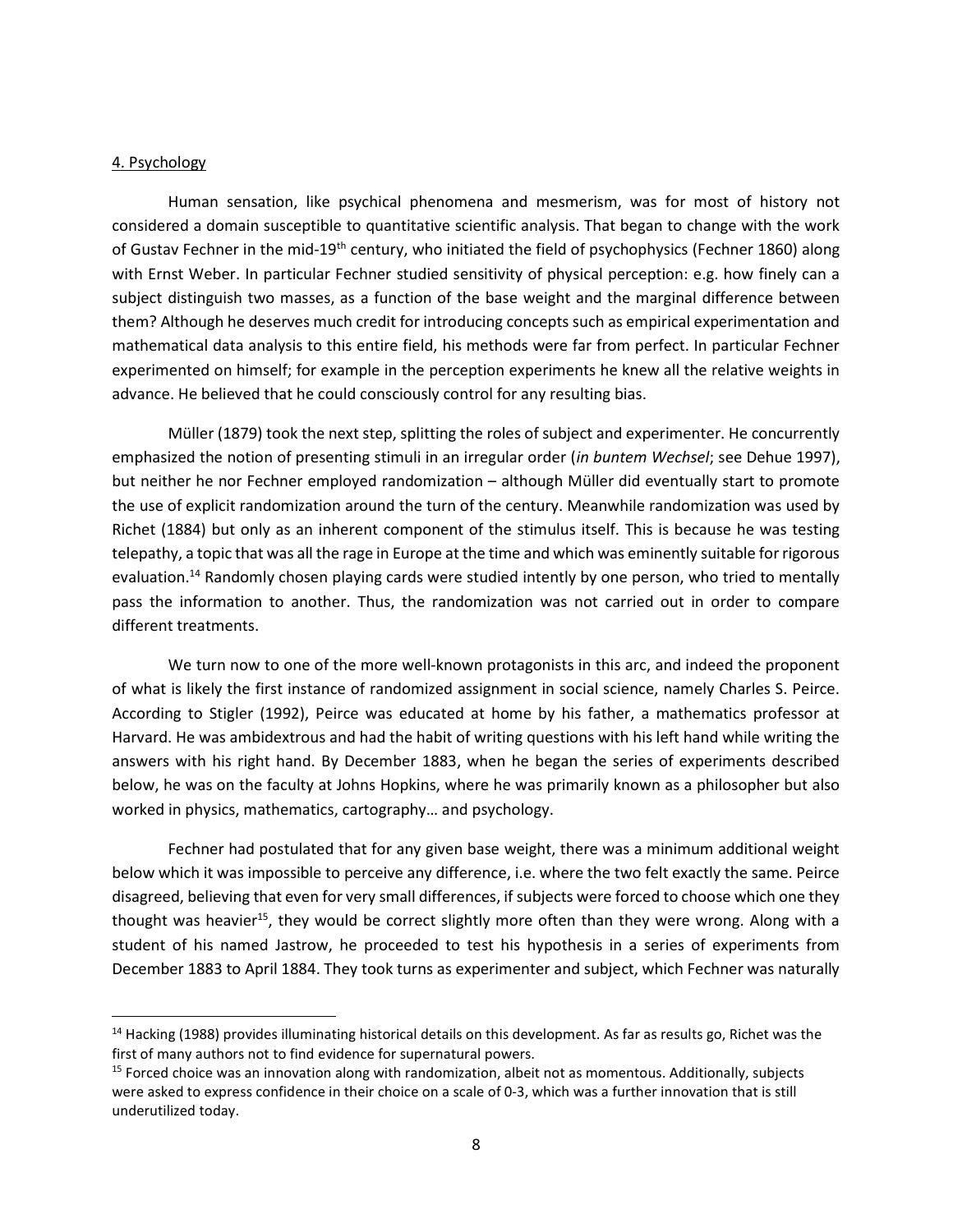unable to do while working alone, with the experimenter drawing playing cards whose color (red or black) determined whether weight was first added and then taken away; or vice-versa. As Peirce and Jastrow (1885) note in their paper:

> A slight disadvantage in this mode of proceeding arises from the long runs of one particular kind of change, which would occasionally be produced by chance and would tend to confuse the mind of the subject. But it seems clear that this disadvantage was less than that which would have been occasioned by his knowing that there would be no such long runs if any means had been taken to prevent them.

This is precisely the type of concern that Fisher and Gosset would argue about almost 50 years later in a different context: trading off the reduction of noise via regularity where possible, versus using randomization to equalize everything but only in expectation. We still argue about such things today.

 Was this an example of randomized allocation into treatment and control groups of subjects? Clearly not. Forsetlund et al. (2007) argue that Peirce's randomization served only to blind the subject and not to assess the effect of an intervention on an outcome. However this seems like a false dichotomy: Peirce was randomizing not merely to blind the subject (as Richet had) but also to allow for comparisons of "like with like". Because of the structure of the experiment, there were two possible conditions (base weight first or supplemented weight first), and Peirce wanted to ensure that the two corresponding sets of observations differed only in this respect. This certainly required the subject not to know in advance which one came first; but even if the subject didn't know, it could have been the case that one condition was systematically different from the other (e.g. they in fact found that it is easier to perceive increasing than decreasing weights). Randomization solves this problem neatly in a way that no deterministic ordering, however carefully balanced and thought out, can do.<sup>16</sup> Furthermore, the paper notes that randomization implies "any possible psychological guessing of what change the operator was likely to select was avoided."

For practical reasons Peirce randomized over stimuli rather than over subjects (the analogy is that one group of individuals would always receive the base weight first, while the other group would receive the supplemented weight first), but the purpose and the implications are the same. This is why we focus here on "randomized assignment" rather than "randomized allocation", and it is clear that Peirce understood the importance of this approach – although it did not immediately catch on with others. Fortunately for him, as it happens, Peirce's substantive hypothesis was at least confirmed in the data.

Early efforts to apply experimental techniques in controlled settings outside the lab also lay with psychologists, although in this case it was educational psychology at the forefront. Starting around the

 $\overline{a}$ 

<sup>&</sup>lt;sup>16</sup> One could argue that Richet's experiment had similar features, but intentions matter. Richet used randomization within the stimuli because there was quite literally no alternative, whereas Peirce was breaking with the standard protocol of Fechner and even Müller. He consciously introduced randomization in order to be certain that everything other than what he was interested in studying would be controlled for, just as Fisher did many years later.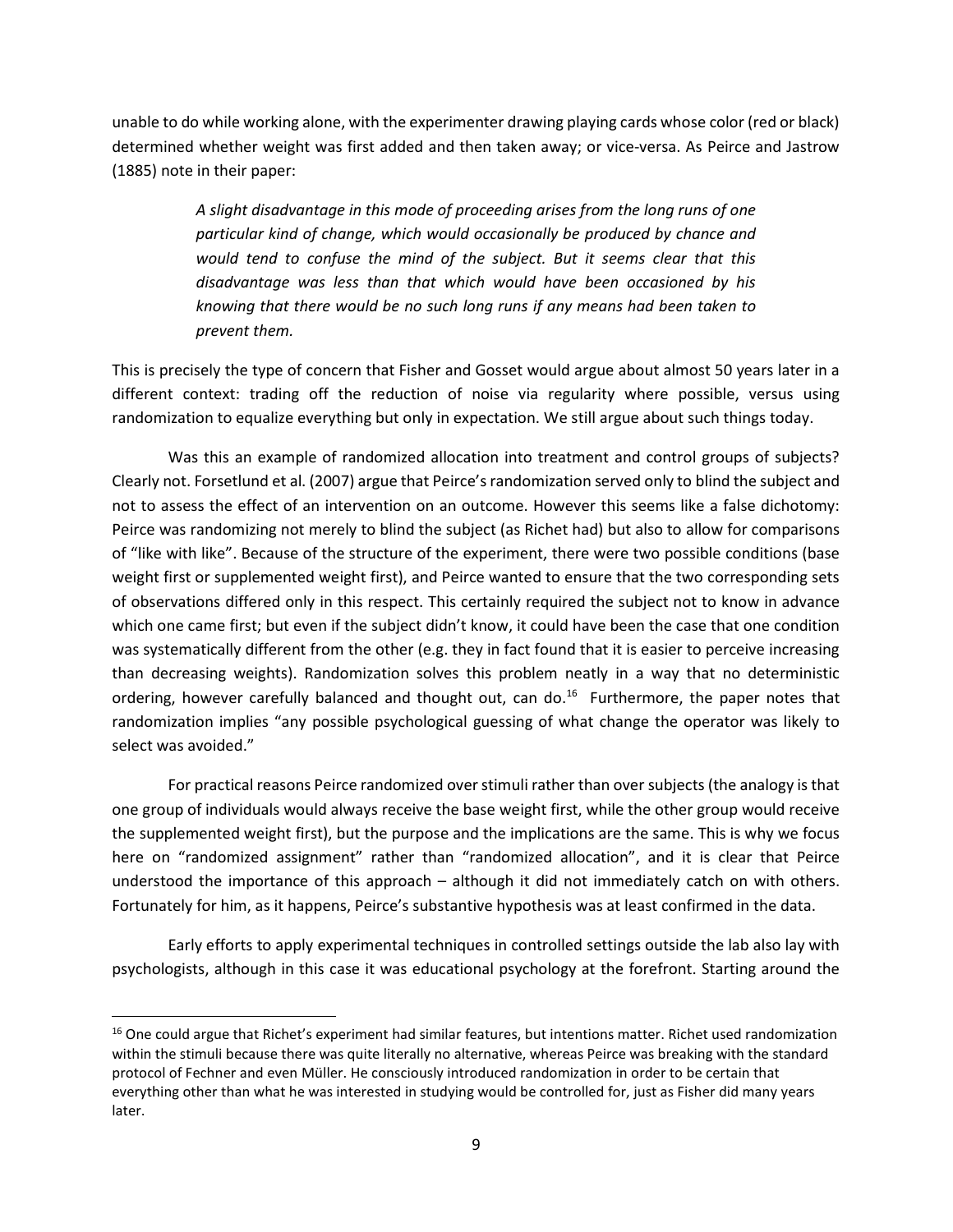turn of the century there were many studies of learning in classrooms, and a book by McCall (1923) on experimental design in education highlights randomization as a particularly efficient approach for avoiding selection bias and other spurious influences. However, no empirical studies cited by McCall involving actual randomization have been found; all extant sources are either silent on the matter or use some form of matching to create a control group for comparison.

By the early 1920s, the importance of a rigorously equivalent comparison group had become clear. Dearborn and Lincoln (1922) divided pupils "arbitrarily according to the seating arrangements" but not explicitly randomly; indeed the seating was unlikely to have been random. The earliest definitive examples that I have located (predating what has been found in the existing literature on this topic) appear in the Journal of Educational Psychology: Shaffer (1927) writes that "five experimental groups were made up by random selection" and Clark (1928) writes that "subjects were placed at random in four groups of eight each." There is no particular reason to believe that these were the absolute first such use of the technique in this field, but it is at least highly suggestive that the first conscious use was between 1923 (given that there are no examples in McCall's book that year, despite the author being particularly interested in the method) and 1927. Perhaps more importantly, we observe that by the time of its casual mention in these two publications, randomization was methodologically unremarkable within that field.

# 5. Economics

Unlike their non-laboratory brethren, experimental economists took to randomization very quickly, as had their counterparts in psychology. Although somewhat late to the game in the grand scheme of things, these researchers tended to be deeply careful about their hypotheses and assumptions, which led to multiple distinct uses of randomization – some but not all of which fall under the category of randomized assignment. In addition, like some of the early agricultural experimenters, they tended to focus on the role of theory in their models and analysis; sometimes there was no need for a control group because theoretical predictions provided the point of comparison.

The first laboratory experiment in economics (Thurstone 1931) $17$  was concerned with withinsubject consistency of choices and did not use randomized assignment. However, we find a creative and early use of randomization in consumer choice in Davidson et al. (1955): in the context of measuring utilities and subjective probabilities, the authors made their own dice with nonsense syllables (such as "ZEJ") on which subjects were asked to bet. In order to be absolutely certain that the results weren't driven by people choosing on the basis of e.g. innate preference or familiarity for a particular sequence of letters, "…the choice of winning nonsense syllable was randomized." This is precisely the idea of randomization in order to control for unobservable confounding factors, despite not being an evaluation of an intervention.

 Meanwhile Chamberlin (1948) reported on a market experiment with demand and supply curves induced by assigning separate values to individuals who served as either buyers or sellers. Implicit in his

<sup>&</sup>lt;sup>17</sup> See Roth (1993).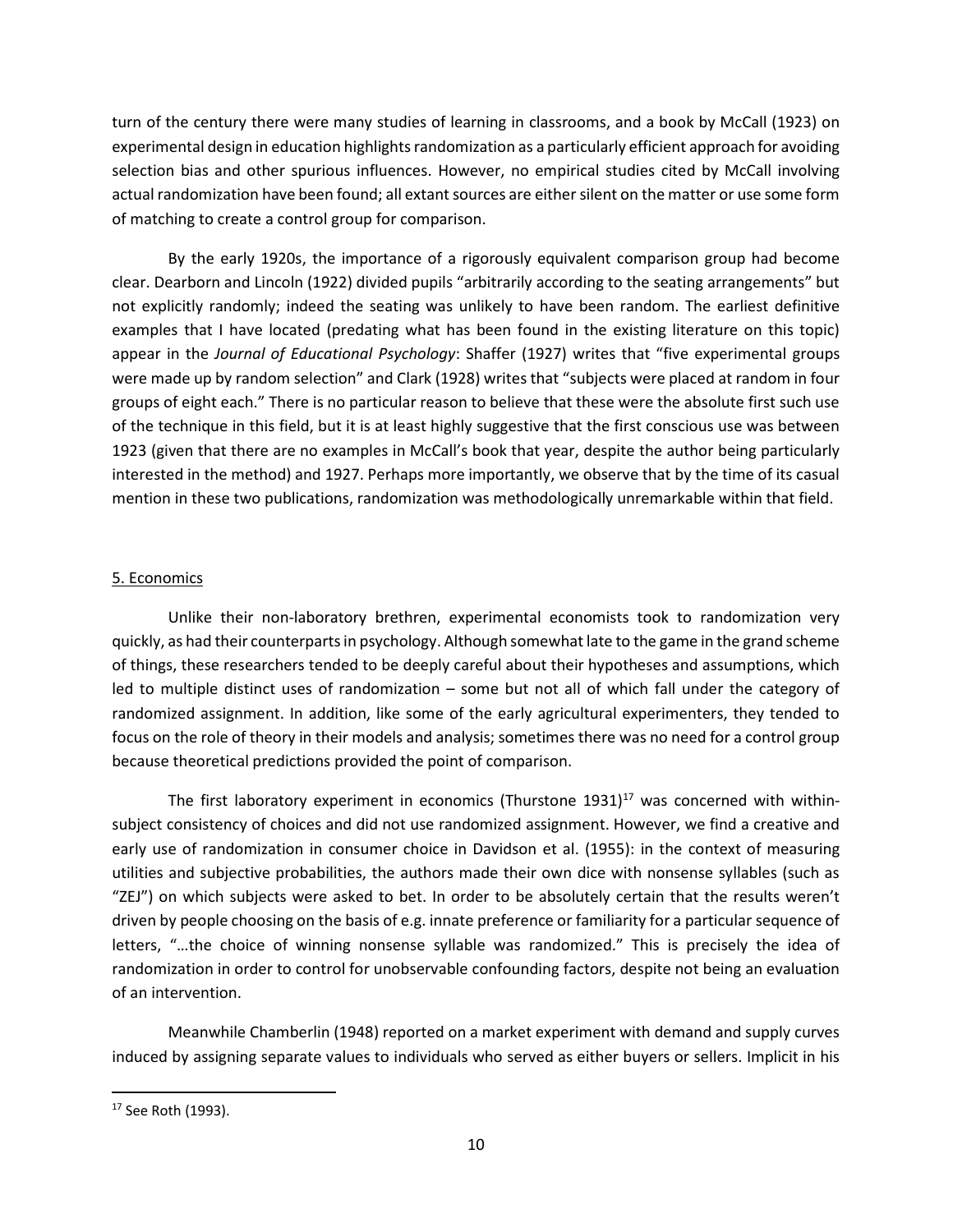procedure was that this was done randomly; Smith (1962) reports on a series of market experiments from the late 1950s in which the separation is explicit: "The group of subjects is divided at random into two subgroups, a group of buyers and a group of sellers." This certainly constitutes randomized assignment, but note that the purpose was not to compare buyers against sellers or to avoid selection bias. In many ways it is reminiscent of Peirce and Jastrow (1885): randomization is consciously used to control for any potential bias or asymmetry, including on the part of the experimenter, but it is not used to specifically compare treatments or interventions.

 The third major topic within early experimental economics, in addition to individual choice and competitive markets, was game theory: models of strategic interaction. Kalisch et al. (1952) studied multiplayer games of cooperation, comparing the predictive ability of various equilibrium solution concepts. They were interested in one-shot games rather than the effects of repeated coalitions, so they "rotated" the players after each trial; this wasn't quite randomization but it served a related purpose. In terms of disciplinary background, this was a collaboration of mathematicians turned game theorists. A few years later Atkinson and Suppes (1957), also not economists by training<sup>18</sup>, analyzed different learning models in two-person zero-sum games, and they explicitly "randomly assigned" pairs of subjects into one of three different treatment groups. This is the earliest instance of random assignment in experimental economics, for purposes of comparing treatments, that has been found to date.

 The mix of disciplines in the early years of experimental economics was broad and clearly invigorating. In addition to mathematicians and philosophers (both Davidson and Suppes fit the latter camp) bringing experience in mathematical decision theory, there were importantly the psychologists such as Atkinson and especially Sidney Siegel, a coauthor in the Davidson et al. (1955) paper. Economics was more often interested in testing the implications and predictions of specific theories, which does not necessarily require any comparison at all, or in comparing and contrasting the fidelity of various theories to data. In order to optimally organize all these experiments, there were a large number of methodological procedures borrowed from psychology. Siegel was a proponent of many of them, although with no special focus on randomization, and he worked hard to make these new techniques available to the world of economics, including a fruitful collaboration with economist Lawrence Fouraker on studies of bargaining and cooperation (Siegel and Fouraker 1960).

 Although Siegel and others were publishing in psychology journals, most of the economics papers discussed here ended up as unpublished manuscripts or book chapters. Chamberlin (1948) appeared in an economics journal, but does not explicitly mention randomization. On the other hand, Smith (1962) is in an economics journal, discusses randomized assignment, and became highly influential in the development of the field.<sup>19</sup> Although Smith always gave much general methodological

 $18$  Remarkably, Patrick Suppes was also a coauthor in Searle et al. (1978), the first RCT in development economics, which is discussed below; he was also a coauthor in the Davidson (1955) article mentioned just above. Suppes was an analytic philosopher who worked in fields as diverse as quantum mechanics, decision theory, and psychology.  $19$  Suppes and Carlsmith (1962) came out slightly earlier that year, albeit in a less widely-read economics journal, and also explicitly randomized subjects into one of two experimental groups. Partly because the topic of that paper and related ones above did not flourish to the same extent, and partly because the authors proceeded to other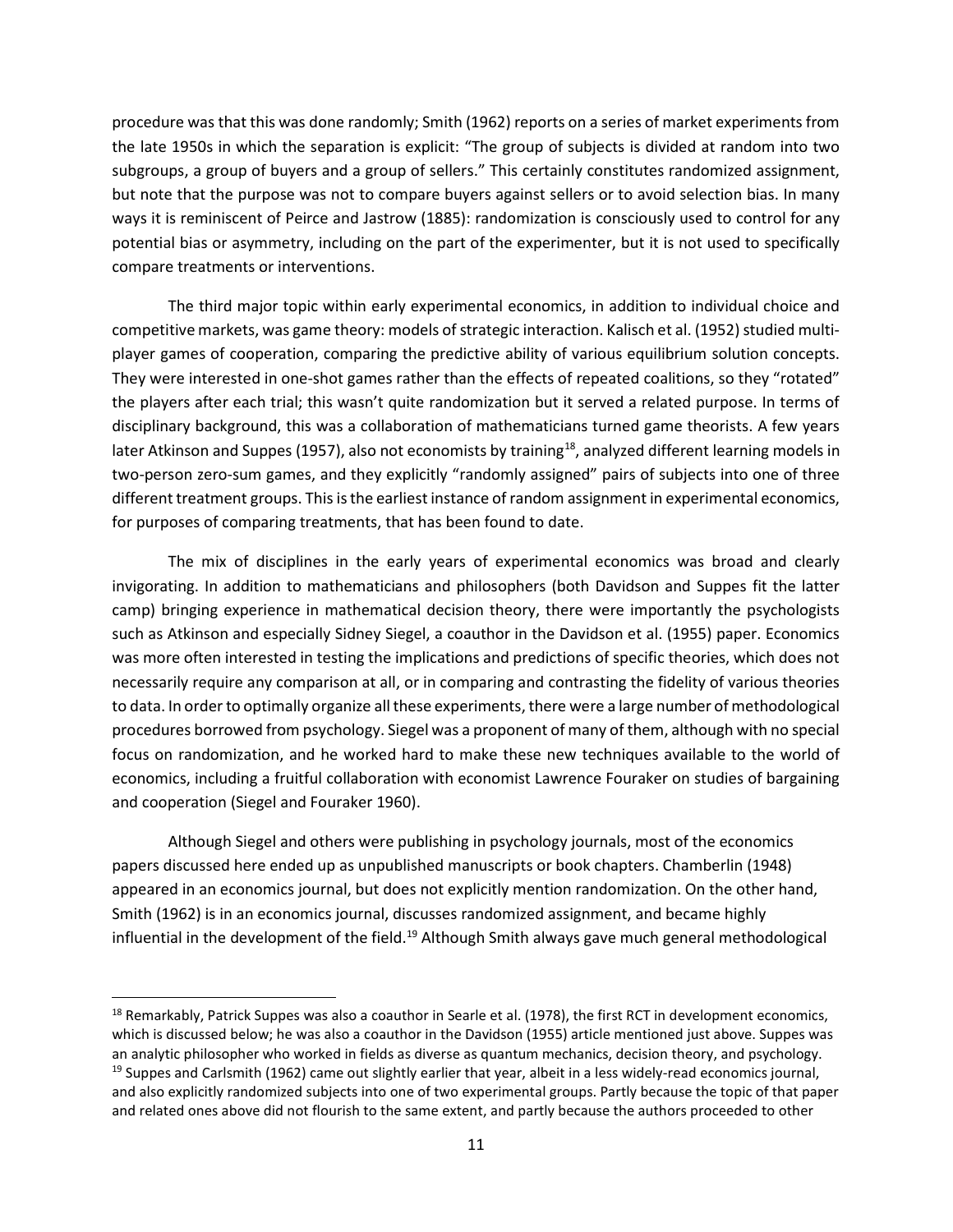credit to Siegel (see Smith 2008), who unfortunately died prematurely, it is not clear whether the notion of randomized assignment was directly borrowed from psychology or was instituted independently as a natural reaction to the environment. What is clear is that he and the rest of the first generation of economists who were full-time experimentalists, such as Charles Plott, continued to use randomization not only for basic division into treatment groups but also (as many others mentioned in this survey) to control for anything unexpected that may have caused different outcomes in different trials.<sup>20</sup>

## 6. Social Policy

 Many attempts have been made to analyze the development of rigorous experimentation in social policy<sup>21</sup>, and some of this work points to randomized evaluations going back well into the first half of the 20<sup>th</sup> century. Unfortunately, as we saw regarding the field of educational psychology, most such claims turn out to be incorrect (typically involving instead careful but nonrandomized choice of the control group) or simply unverifiable. A perhaps surprising candidate for the position of first RCT in social science comes from the field of political science.

Leading up to the US presidential election of 1924, Harold Gosnell worked on a project whose goal was to increase voting rates in Chicago. The primary intervention was a mailed post-card (sent not just in English but also in Polish, Czech, and Italian) describing the necessity of registration prior to voting, and the results were encouraging. However, there have been conflicting opinions in the scholarly literature as to whether he used randomization to achieve those results. In the full report (Gosnell 1927), he himself writes:

> The second step in the process of sampling was the division of the citizens in each of the districts canvassed into two groups, one of which was to be experimented upon while the other was not. It was assumed that the non-experimental groups could be used as a sort of control. […] In order to avoid possible contacts between the experimental and the control groups, the dividing lines between the two groups were as sharply drawn as possible.

This strongly suggests that each of the 12 districts where the study was carried out was divided into two parts, one of which was somehow chosen as treatment and one as control. Forsetlund et al. (2007) acknowledge that Gosnell mentioned using "random sampling" as a method to control for nonexperimental variables, but they conclude from the description above (and from the lack of any explicit

work, it has not had the same impact within experimental economics as the oeuvre of Smith, who went on to win a Nobel Prize for his contributions in this area.

<sup>&</sup>lt;sup>20</sup> "My use of randomness was often to protect me from myself or maybe a grad student [...] to make sure that the results were not a consequence of some subtle experimental procedure." (Charles Plott, personal communication) <sup>21</sup> See for example Logan (1973), Boruch et al. (1978), Farrington (1983), Oakley (2000), Greenberg and Shroder (2004), Levitt and List (2009), and Gueron and Rolston (2013). I followed up original sources listed in these resources and the various papers and books therein cited as far as possible, as well as performing my own database searches for "random[ize]" more broadly.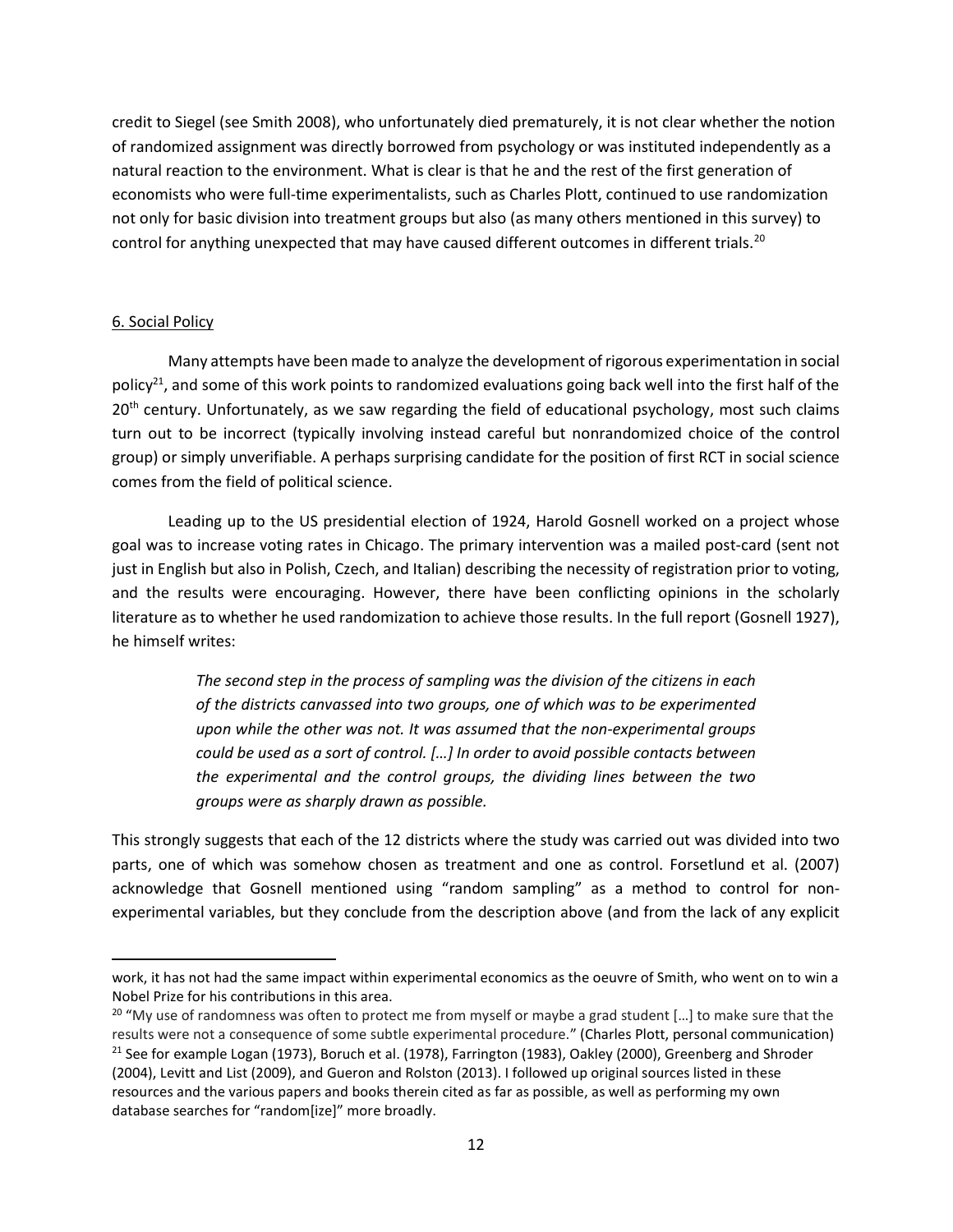affirmative discussion of how randomization was introduced) that "random allocation is very unlikely to have been used to create the comparison groups." Indeed there is no irrefutable proof, but that conclusion seems overly pessimistic. In particular, they and others may have been unaware of Gosnell's original short report on the project (Gosnell 1926), in which he states:

> In order to set up this experiment it was necessary to keep constant, within reasonable limits, all the factors that enter into the electoral process except the particular stimuli which were to be tested. […] The method of random sampling was used to control these factors during the testing of the particular stimuli used in the experiment.

Although the phrase "random sampling" refers in modern parlance to choosing a representative subset of a population, which is as we have seen distinct from randomized allocation, this was not true at the time. There are multiple examples of random sampling being used in the context of randomly choosing between subsets of subjects, including Walters (1931). Indeed it is clear from Gosnell's own description that he was not referring to sampling in the modern sense, since he had no need for that: "Special efforts were made to list all the eligible voters in these areas." The most likely conclusion is that Gosnell did indeed randomize but at the "cluster" level, i.e. in order to determine which of the previously determined halves of the district (which had themselves been matched across treatment and control on baseline demographics and other observables) would receive the intervention and which would not.

 Whether Gosnell's study was randomized or not, two things are clear: First is that he did not immediately influence others to randomize, within political science or social experimentation broadly. Second, however, is that like more and more others at that time he clearly understood the need for a rigorous control group in order to isolate causal factors, which is what kept driving scholars toward randomization. The timing is not coincidental here: social policy, educational psychology, clinical medicine, and agriculture all used randomized assignment within a few years of each other (seemingly for the first time in each case, excepting the medical homeopathy trial of 1835) in the mid to late 1920s.

 Turning back to political science, Gosnell himself did not pursue this methodological approach. Eldersveld (1956) explicitly randomizes in a similar get-out-the-vote experiment, but it did not really become popular or mainstream in political science until the turn of the 21<sup>st</sup> century (see Green and Gerber 2003). However, this strand of literature does provide another example of the close interaction between social science fields. The second RCT on this topic was conducted by a social psychologist in Pennsylvania in 1935: Hartmann (1936) randomly divided city wards into two treatment arms and a control group. Considerably later, lab experimentalists in formal political theory (e.g. Fiorina and Plott 1978) studied issues such as majority rule, using random assignment across conditions and even within positions on a committee.

 A major and fascinating early experiment in industrial psychology took place at the Hawthorne factory of the Western Electric Company, near Chicago. From the mid-1920s to the early 1930s, various environmental factors (such as lighting level) were varied – though apparently not randomly. Early results were interpreted as improvements arising merely from being studied, which is now referred to as the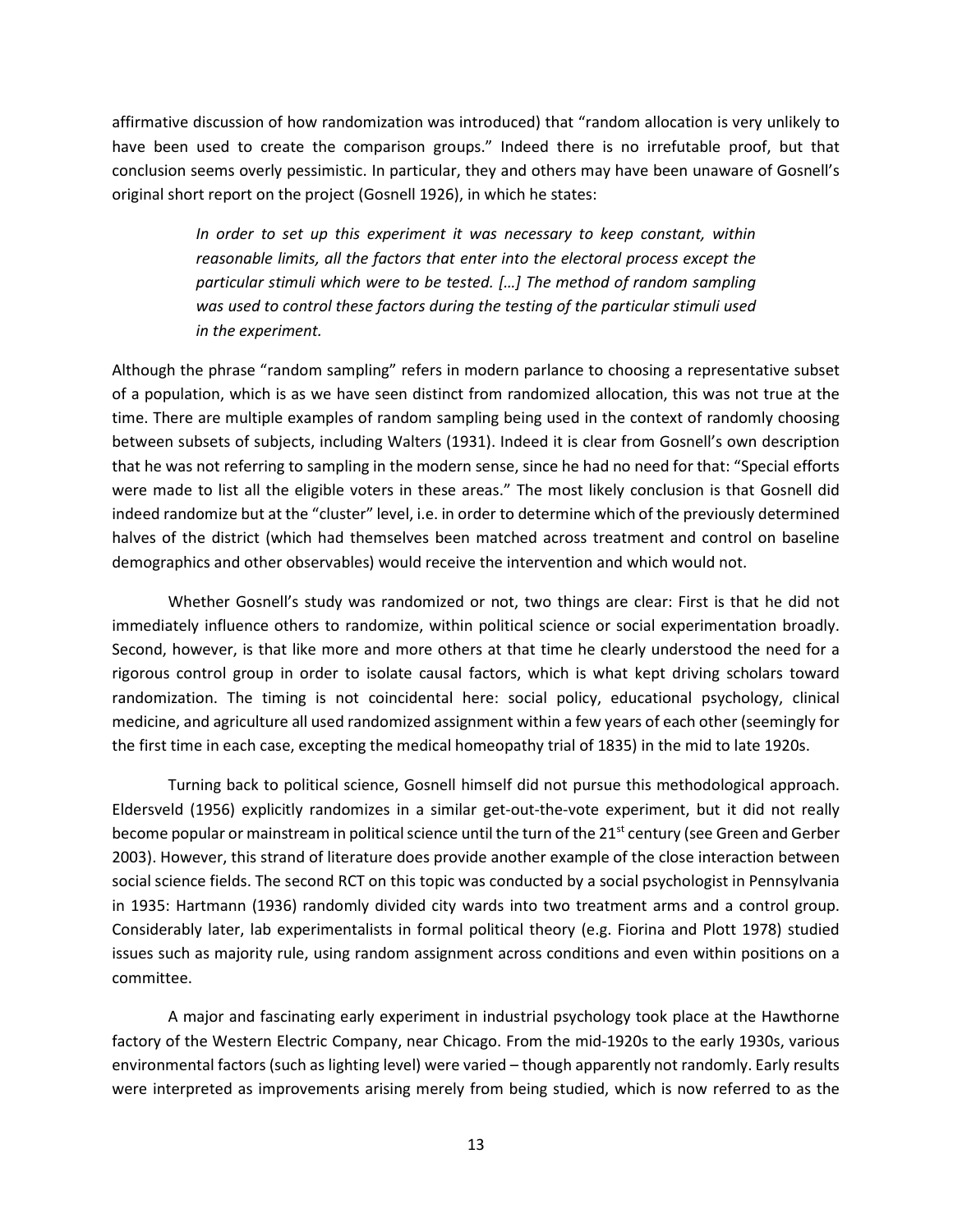Hawthorne (or observer) effect, although re-analysis of the original data (see List and Rasul 2011) casts doubt on whether that conclusion was accurate for the original experiment.<sup>22</sup>

The first clearly and individually randomized social experiment was the Cambridge-Somerville youth study. This was devised by Richard Clarke Cabot, a physician and pioneer in advancing the field of social work. Running from 1942-45, the study randomized approximately 500 young boys who were at risk for delinquency into either a control group or a treatment group, the latter receiving counseling, medical treatment, and tutoring. Results (Powers and Witmer 1951) were highly disappointing, with no differences reported; this may have been due to substantial attrition. Despite that difficulty, sociology and criminology continued to be early adopters in the use of random experimentation, with studies by Reimer and Warren (1957) on parole caseload levels, by Hanson and Marks (1958) on interviewer accuracy in the 1950 US Census, and by Ares (1963) on the large-scale Manhattan bail project.

In many ways public health acts as medicine on a social scale, and we find a similar trend for attempting to use randomization when possible even in large-scale interventions – starting a couple of decades later. A noteworthy early example involved testing the effectiveness of Jonas Salk's polio vaccine in the early 1950s, when there was a debate about whether to implement comprehensive vaccination. In order to evaluate its efficacy (and its potential risks), given that the disease had a relatively low incidence rate in the US (especially for so-called paralytic polio), a large sample was needed: in this case over a million children. Some local health departments were hesitant to randomize and preferred an approach in which all second-graders would be vaccinated, with the first- and third-graders serving as controls. Other health departments felt that this would not be sufficiently rigorous and therefore not sufficiently compelling, thereby wasting all the money and effort spent, so they preferred a randomized (doubleblind) placebo approach. In the end about half of the participants ended up using each method, which illustrates some common difficulties of using RCTs in the field. Results (see Francis 1955, but also Meier 1972 for a broader perspective) were highly encouraging, and polio vaccination has been standard ever  $since<sup>23</sup>$ .

Another impressive early randomized experiment in the realm of public health involved family planning in Taiwan (see Population Council 1963 for the experimental design and Takeshita 1964 for results). The city of Taichung was divided into three roughly matched sectors, each of which consisted of hundreds of neighborhoods (of 25-30 families). Individual neighborhoods were randomized into either a control treatment; a treatment involving information by mail only; or one of two more exhaustive treatments (which included group meetings and personalized home visits), either with the wife only or with both spouses. The relevance of the sectors is that the percentage randomized into the exhaustive treatments differed across sectors, from 20% up to 50%. This allowed the researchers to look at intensity of treatment and to examine what they called "circulation effects" (i.e. spillovers), an extraordinarily sophisticated protocol for the time. A slightly later family planning experiment (Chang et al. 1972), also in Taiwan, randomized ten experimental counties in which field workers received a monetary bonus for

 $22$  The potential existence of the Hawthorne effect may itself argue against some forms of randomized assignment and in favor of less formally rigorous but less disruptive techniques.

 $23$  Modern vaccines, however, use live virus as opposed to Salk's killed virus.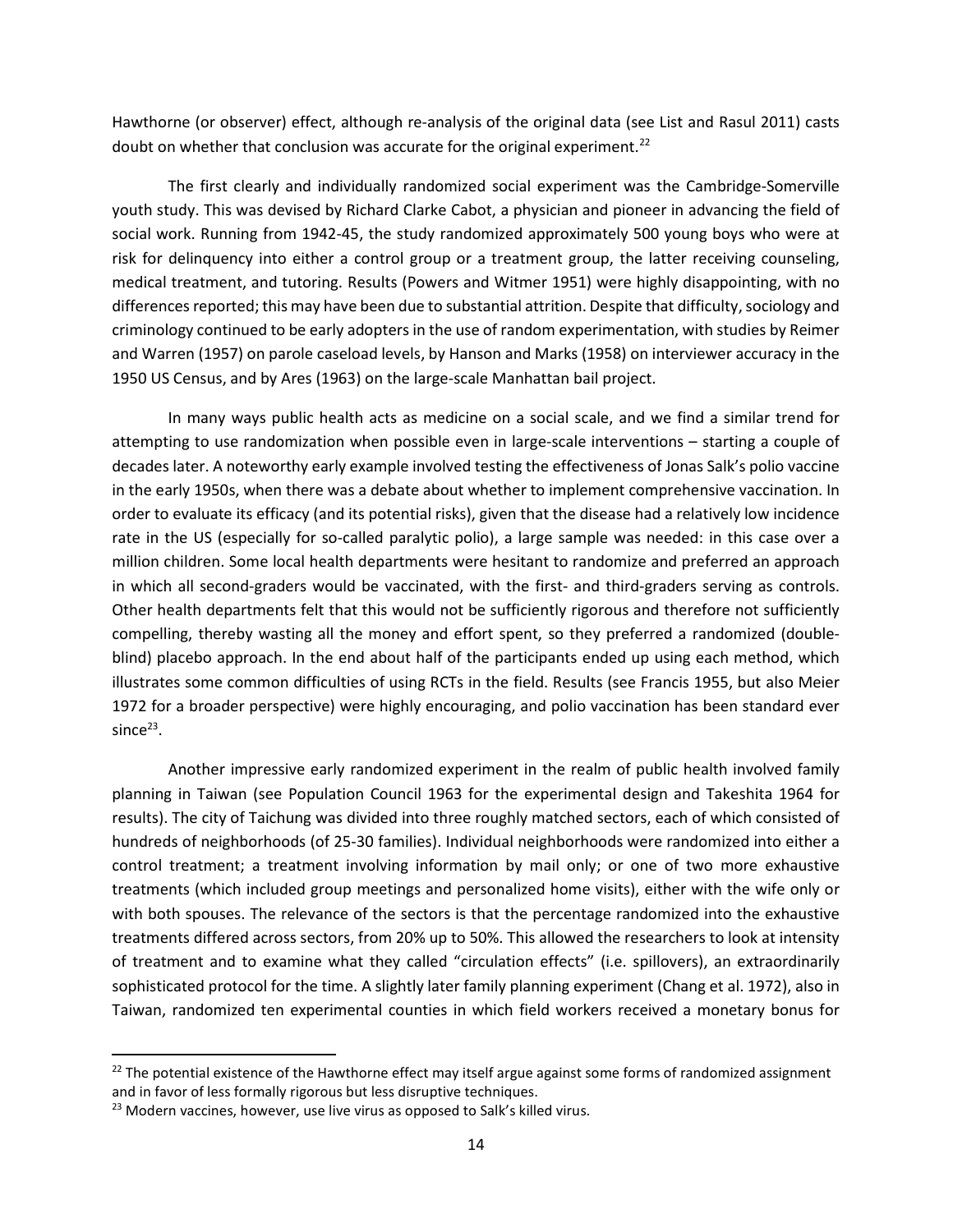every woman who accepted birth control<sup>24</sup>, versus ten control counties. Testing marginal financial incentives for health or similar workers has returned as an active (and supposedly cutting-edge) area of research.

Although psychologists had been doing randomized applied work since the 1920s in studies of learning, and in the laboratory even longer, they tended to do less directly policy-relevant research. However, Campbell (1969) gives an overview of social experimentation from a psychological perspective, with a hierarchy that lists "true" experiments involving a randomized control group at its top. Bridging the lab and the field, Deci (1971) studied whether external rewards (pecuniary or otherwise) 'crowd out' intrinsic motivation. The lab studies were randomized, while the field study used two pre-existing groups as treatment and control. Later, of course, marketing research (the home of so-called 'A/B testing') applied psychological principles to advertising, consumer interfaces, and more.

Meanwhile Heather Ross, an MIT graduate student at the time, initiated in the 1960s what is considered the first field experiment in economics – after but not long after the corresponding research in public health, psychology, and sociology. She proposed to study the effects of a negative income tax (i.e. phased income supplementation by the government for very low incomes) in what became the New Jersey Income Maintenance Experiment. The experiment randomized, at the household level, both the level of guaranteed minimum income and the (negative) tax rate. Ross (1970) finds little evidence of a concomitant reduction in labor supply, although later analysis of the data suggested that it does in fact exist.

This project was followed by several other major randomized social experiments in economics, for instance Brooke et al. (1983) comparing outcomes of free as opposed to merely low cost health care in the RAND Health Insurance Experiment. Around the same time as Ross, Peter Bohm conducted a field experiment to test theoretical principles rather than direct policy questions. Bohm (1972) reports the results of an experiment involving willingness-to-pay for a Swedish closed-circuit television program, in which subjects were randomized into one of six possible treatment groups. The link to policy was made particularly effectively over the succeeding decades in the area of welfare, e.g. in the case of the Supported Work program evaluation (Hollister, Kemper, and Maynard 1984), as described fully in Gueron and Rolston (2013).

One arena in which economists were perhaps at the forefront of randomization, and which continues to be one of the most fruitful areas of application, is in the field of international development. The Radio Mathematics Project in Nicaragua began in 1974 as an effort to study the efficacy of teaching math skills via radio, initiated by education economists. The first publication from this study, comparing test scores and finding generally positive effects, was Searle et al. (1978). A later paper vividly highlighted the importance of randomized evaluation, this time in the context of students repeating school years, by showing that the full (rigorous) results ran contrary to early results reported using only the original pilot data which had not been randomized; see Jamison (1980).

 $24$  \$0.50 if pills or condoms; \$2.50 if loop (IUD).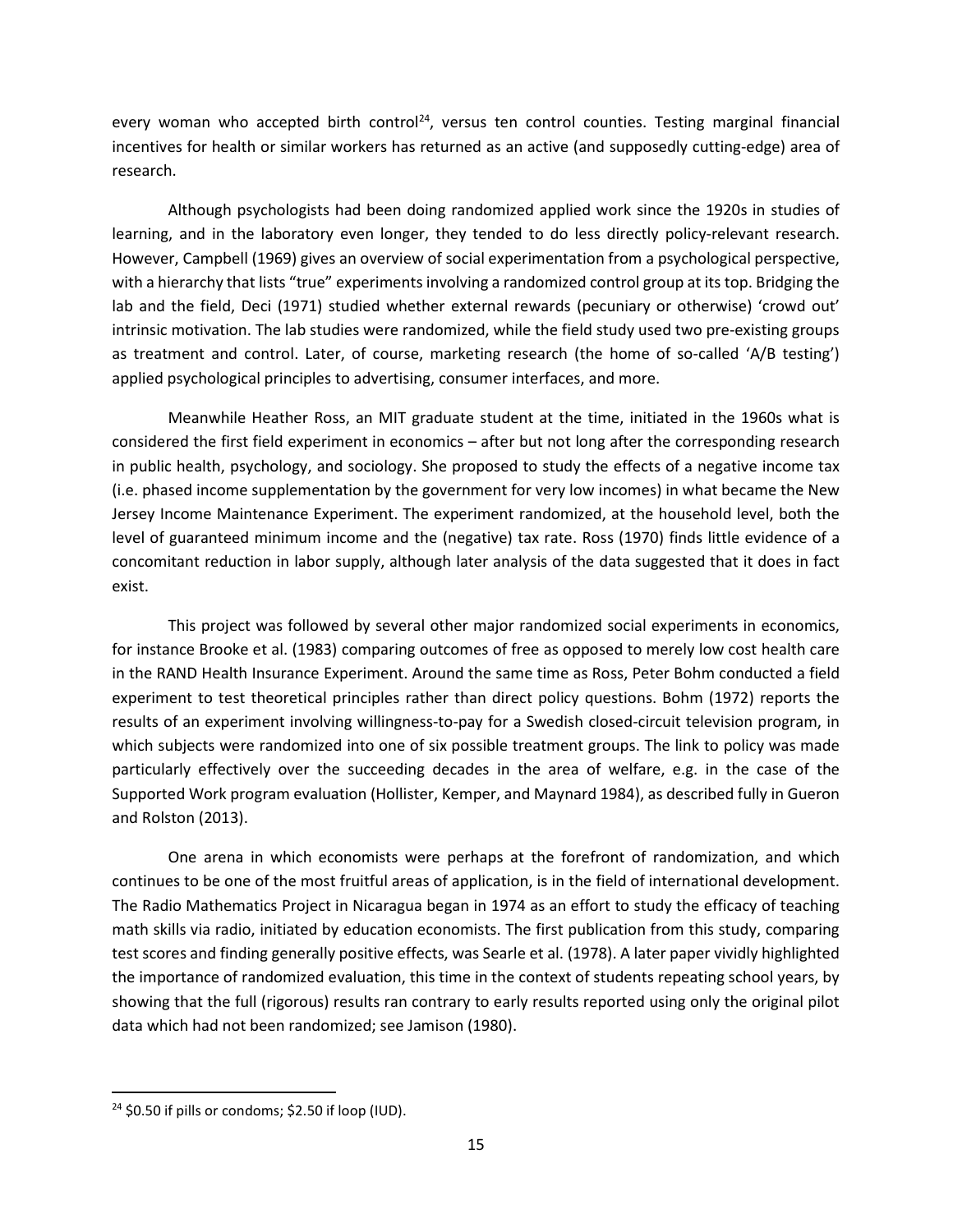## 7. Conclusion

 This paper has argued that a single notion of randomized assignment captures not only the usual application of random allocation into treatment and control groups, but also more broadly any randomization that controls for observable and unobservable factors. This allows for the legitimate direct comparison of empirical observations across conditions in a broad range of environments, and hence for ascriptions of causality. Such an approach appears to be novel in the literature on this topic, and it allows a more holistic vision of the development of the concept over time. In particular we expand beyond a focus on clinical medicine, or indeed any single discipline (e.g. limited previous work on experiment economics, psychology, and social policy), and look at some of the interconnections between them. Several specific examples that have not been highlighted in the existing literature are also resurrected en route.

In what can be called the first phase of the introduction of randomization to empirical social science, a scattering of 19<sup>th</sup>-century research studies consciously employed the technique to good effect. Notable examples include the 1835 Nuremberg salt trial and the 1884 Peirce psychophysics experiment. Although these were completely rigorous even by modern standards, they did not immediately spawn imitators or enjoy influence. One possible reason is that they were simply unknown and unlucky, but there are two more plausible explanations. A purely practical possibility is that these experiments did not formally involve the *allocation* of subjects into groups, but rather randomization across treatments. It may not originally have occurred to practitioners that randomization could just as easily be used for allocation, which was the most typical need. But the most likely explanation is that the main goal was to provide a valid comparison, and no particular distinction was made at the time between randomization and other methods for doing so, such as matching and alternation. We see support this in the work of Fibiger (1898), who equates alternation with randomization, and in the multiple educational psychology studies of the early 20<sup>th</sup> century.

What had been a purely practical concern for learning (and debating one's colleagues, as in homeopathy versus allopathy) became a more conceptual or theoretical concern in the 20<sup>th</sup> century. Issues surrounding causality and epistemology raised the bar for social and clinical science. It became increasingly necessary to be able to claim that certain discrete factors led to certain outcomes with a high degree of confidence in that knowledge, in order to convince one's peers as well as policy-makers. Although these issues were explicitly articulated in the late 1940s and 1950s, the more explanatory transition period that gave rise to them displays a remarkable convergence across fields. In particular, one of the main contributions of the paper is the argument that four related but distinct disciplines experienced the introduction of randomized assignment within just a few years of one another around the late 1920s: political science (which was still closely tied to economics and political philosophy at the time); agricultural research; educational psychology; and of course medicine. This constituted the second phase of randomized assignment entering the social and related sciences.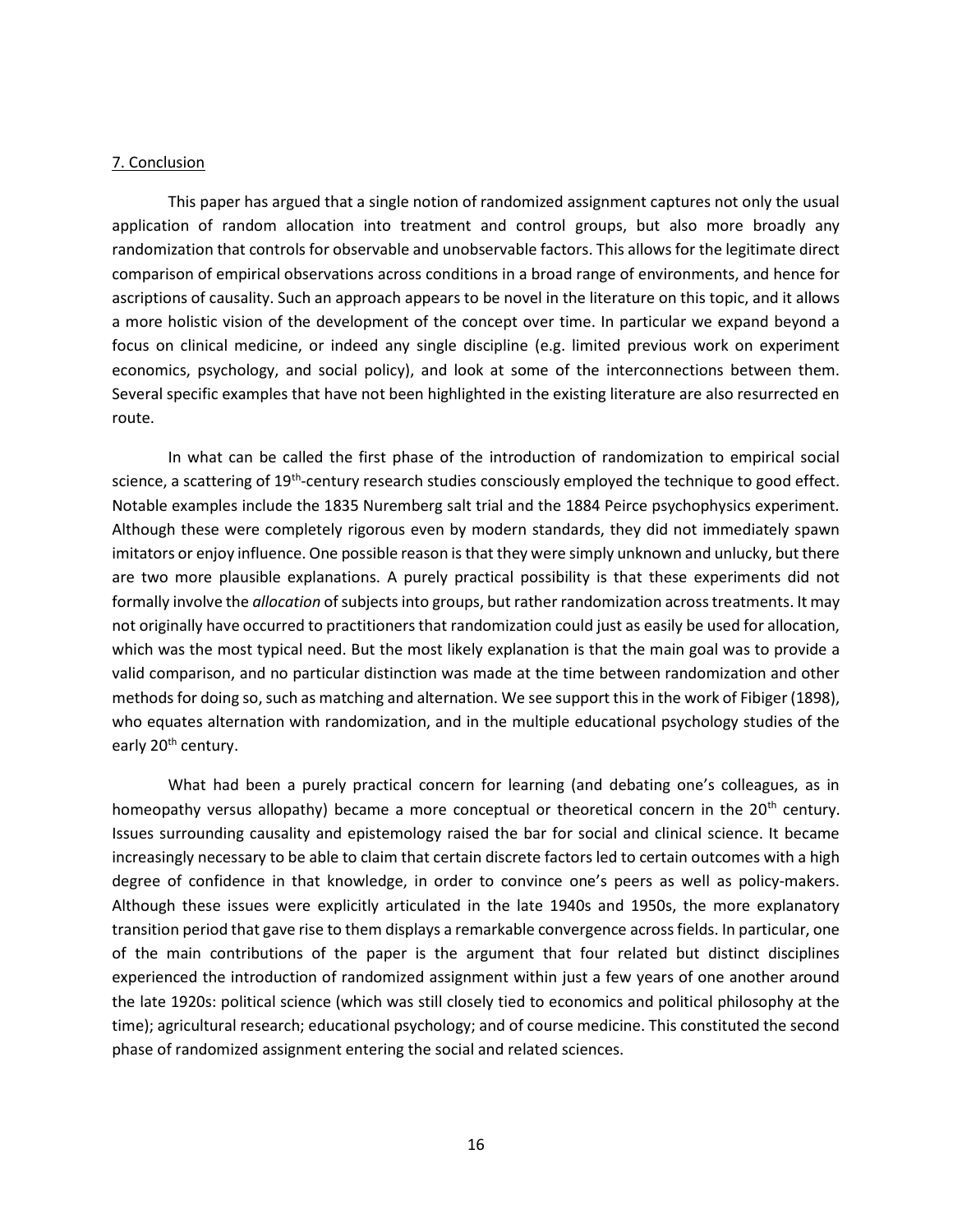The third and final phase, from the 1950s to the 1970s, was the application of randomization to larger-scale and policy-oriented problems. We find occurrences in public health as a natural analogue of clinical medicine, as well as in criminology and sociology. Contemporaneously, lab psychology moved to the field with randomized applications in marketing science and industrial psychology. Psychologists also started collaborating with economists to undertake lab studies that were motivated by and informed 'realworld' topics such as bargaining, consumer demand, and market efficiency. Eventually, but still within this formative period, economists moved to the field themselves: studying tax systems and economic development. Although there has been some pushback<sup>25</sup>, RCTs have continued to be increasingly popular in social science field research and policy evaluation.

Of course, there are many environments where randomized assignment is simply infeasible  $$ imagine nation-wide health systems – although even in such settings creative experimental designs can begin to nibble around the edges. Even when feasible, in addition to the Hawthorne effect mentioned earlier, there are occasions when randomization per se can make research more difficult. Subjects may be unwilling to be 'experimented upon', and in fact Kramer and Shapiro (1984) claim that it is much harder to recruit subjects for randomized than for nonrandomized drug trials. By definition this potential effect is difficult to test, although one can try to compare characteristics of subjects who respond to varied recruitment approaches<sup>26</sup>. Sometimes purely qualitative work will be less disruptive and allow greater fidelity to subjects' intrinsic behaviors; other times quantitative randomized evaluations in the field will leave subjects entirely noncognizant that there is even an experiment taking place. What remains clear is that over time the intellectual community has assigned value to specific attributes that obtain when randomization is employed. The particular attributes – blinding, equivalent comparisons, causal attributions, practicality and expediency, fairness, rigor as a social construct, and more – have varied over time and across subfields of social science. But whenever value is assigned, researchers have stepped in to fill the gap and will continue to do so.

<sup>&</sup>lt;sup>25</sup> Within economics for instance Harrison and List (2004), Deaton (2010), List and Rasul (2011), and Harrison (2013) have argued against the primacy of randomized assignment, especially concerning the apparent desire of some RCT proponents to occupy, by act or definition, the entire space of rigorous research.  $26$  See Harrison et al. (2009) and Gazzale et al. (2013) in the context of laboratory experiments.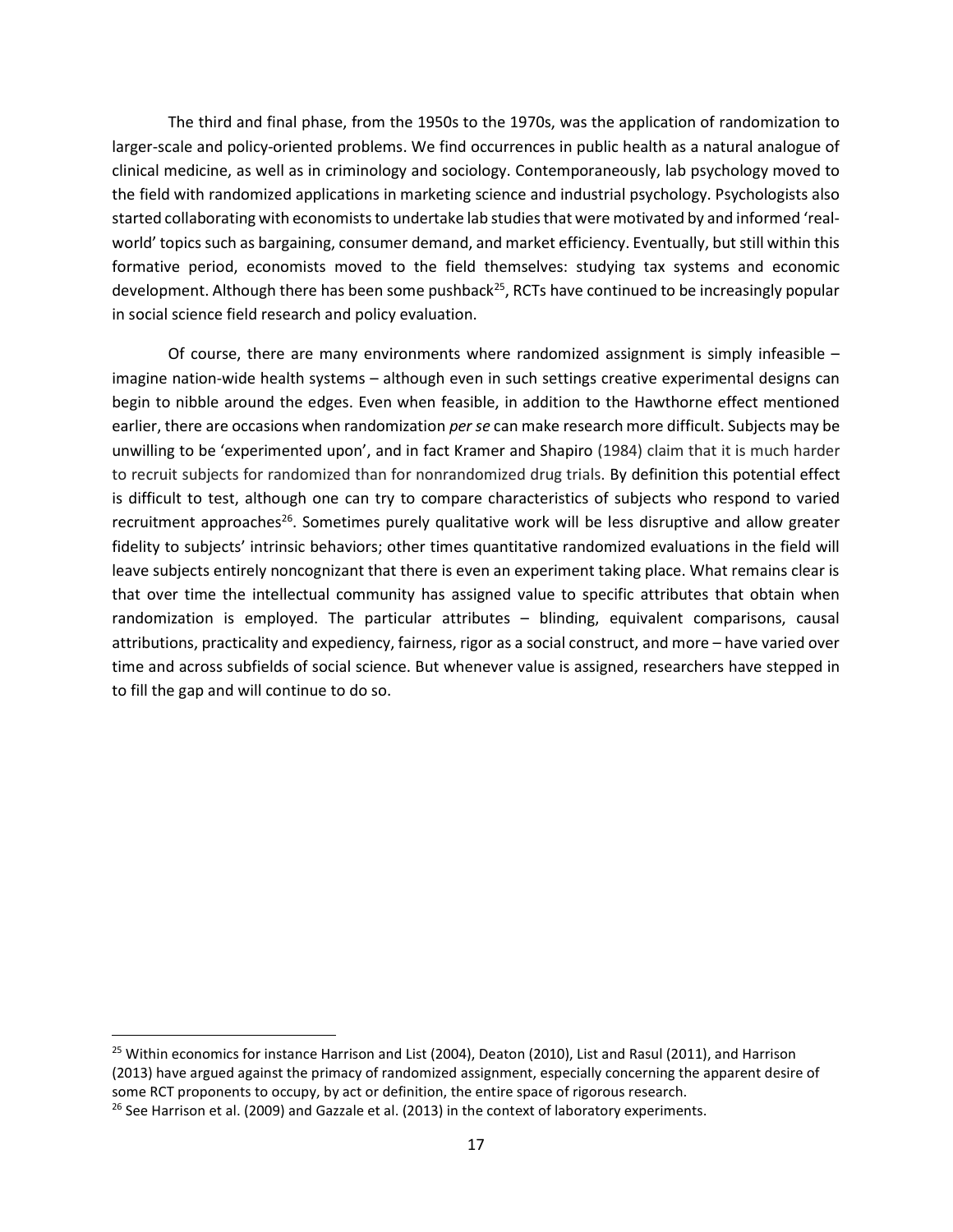### References

- Ares CE, Rankin A, and Sturz H (1963) "The Manhattan Bail Project: An Interim Report on the Use of Pretrial Parole" New York University Law Review 38, 67-95.
- Atkinson RC and Suppes P (1957) "An Analysis of Two-Person Game Situations in Terms of Statistical Learning Theory" Office of Naval Research Contract NR 171-034 Technical Report 8, April 25.
- Balfour TG (1854) as quoted in West C Lectures on the Diseases of Infancy and Childhood Longman Brown Green and Longmans, London.
- Bohm P (1972) "Estimating Demand for Public Goods: An Experiment" European Economic Review 3, 111-30.
- Boruch RF, McSweeny AJ, and Soderstrom EJ (1978) "Randomized Field Experiments for Program Planning, Development, and Evaluation" Evaluation Quarterly 2:4, 655-95.
- Brook RH and others (1983) "Does Free Care Improve Adults' Health? Results from a Randomized Controlled Trial" New England J of Medicine 309, 1426-34.
- Campbell DT (1969) "Reforms as Experiments" American Psychologist 24, 409-29.
- Chalmers I (2001) "Comparing Like with Like: Some Historical Milestones in the Evolution of Methods to Create Unbiased Comparison Groups in Therapeutic Experiments" International J of Epidemiology 30, 1156-64.
- Chamberlin EH (1948) "An Experimental Imperfect Market" J of Political Economy 56:2, 95-108.
- Chang MC, Cernada GP, and Sun TH (1972) "A Field-worker Incentive Experimental Study" Studies in Family Planning 3:11, 270-2.
- Claassen JAHR (2005) "The Gold Standard: Not a Golden Standard" British Medical J 330, 1121.
- Clark BE (1928) "The Effect upon Retention of Varying Lengths of Study Periods and Rest Intervals in Distributed Learning Time" J of Educational Psychology 19:8, 552-9.

Colebrook D (1929) "Irradiation and Health" Medical Research Council Special Report 131, 4-13.

Darwin, Charles (1859) On the Origin of Species by Means of Natural Selection John Murray, London.

- Davidson D, Siegel S, and Suppes P (1955) "Some Experiments and Related Theory on the Measurement of Utility and Subjective Probability" Office of Naval Research Contract NR 171-034 Technical Report 1, August 15.
- Dearborn WF and Lincoln EA (1922) "A Class Experiment in Learning" J of Educational Psychology 13:6, 330-40.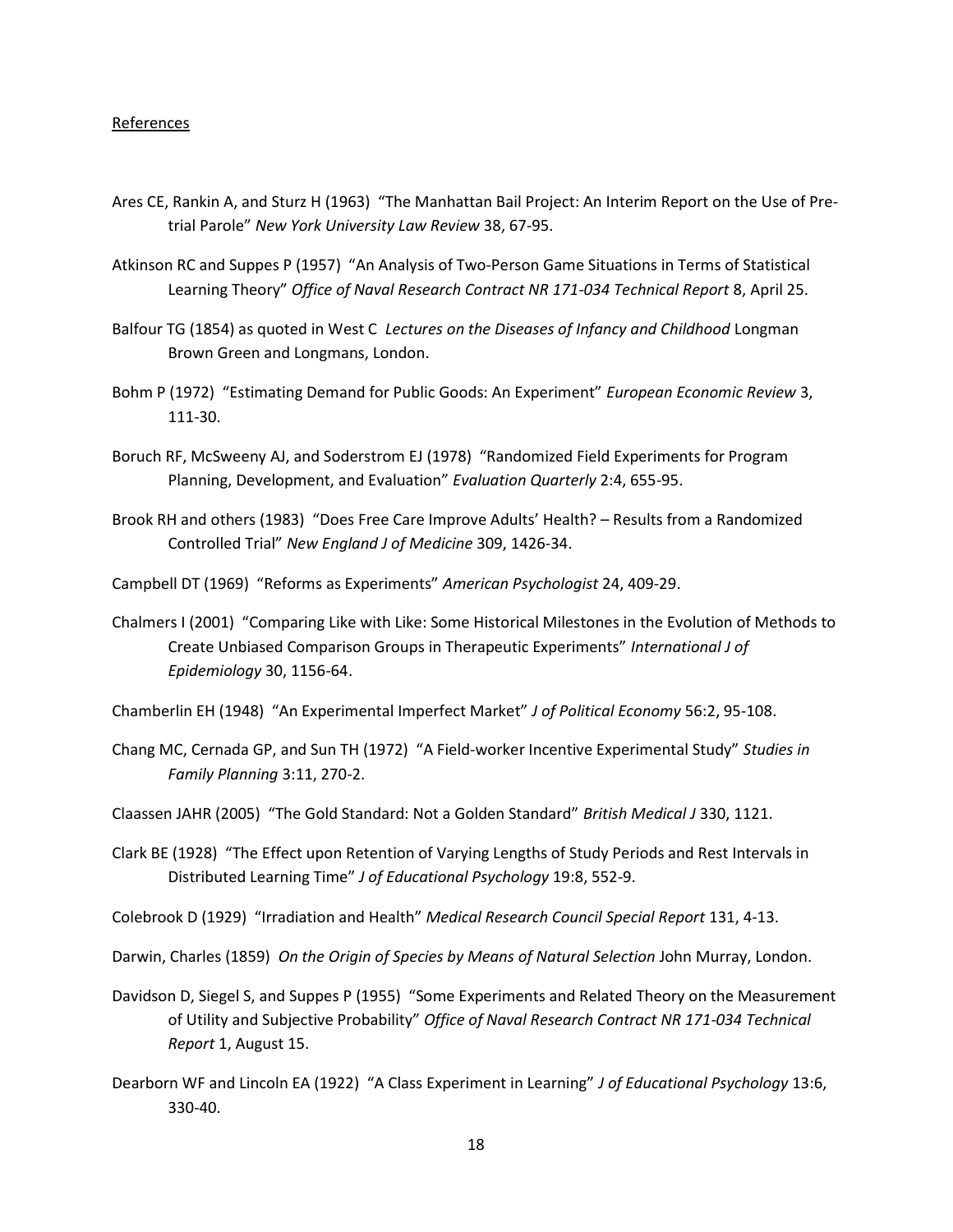- Deaton A (2010) "Instruments, Randomization, and Learning about Development" J of Economic Literature 48, 424-55.
- Deci EL (1971) "Effects of Externally Mediated Rewards on Intrinsic Motivation" J of Personality and Social Psychology 18:1, 105-15.
- Dehue T (1997) "Deception, Efficiency, and Random Groups: Psychology and the Gradual Origination of the Random Group Design" Isis 88:4, 653-73.
- Doull JA, Hardy M, Clark JH, and Herman MB (1931) "The Effect of Irradiation with Ultra-violet Light on the Frequency of Attacks of Upper Respiratory Disease" American J of Hygiene 13, 460-77.
- Eden T and Fisher RA (1927) "Studies in Crop Variation, IV. The Experimental Determination of the Value of Top Dressings with Cereals" J of Agricultural Science 17, 548-62.
- Eldersveld SJ (1956) "Experimental Propaganda Techniques and Voting Behavior" American Political Science Review 50, 154-65.
- Farrington DP (1983) "Randomized Experiments on Crime and Justice" Crime and Justice 4, 257-308.

Fechner G (1860) Elemente der Psychophysik von Breitkopf & Haertel, Leipzig.

- Fibiger J (1898) "Om Serumbehandling af Difteri" Hospitalstidende 6: 309-25.
- Fienberg SE and Tanur JM (1987) "Experimental and Sampling Structures: Parallels Diverging and Meeting" International Statistical Review 55:1, 75-96.
- Fiorina MP and Plott CR (1978) "Committee Decisions under Majority Rule: An Experimental Study" American Political Science Review 72:2, 575-98.
- Fisher RA (1935) The Design of Experiments Oliver and Boyd, London.
- Forsetlund L, Chalmers I, and Bjørndal A (2007) "When Was Random Allocation First Used to Generate Comparison Groups in Experiments to Assess the Effects of Social Interventions?" Economics of Innovation and New Technology 16:5, 371-84.
- Francis T Jr et al. (1955) "An Evaluation of the 1954 Poliomyelitis Vaccine Trials" American J of Public Health 45:5(pt2), 1-63.
- Gazzale R, Jamison JC, Karlan A, and Karlan D (2013) "Ambiguous Solicitation: Ambiguous Prescription" Economic Inquiry 51:1, 1002-11.
- Gosnell HF (1926) "An Experiment in the Stimulation of Voting" American Political Science Review 20:4, 869-74.
- Gosnell HF (1927) Getting out the Vote: An Experiment in the Stimulation of Voting University of Chicago Press, Chicago.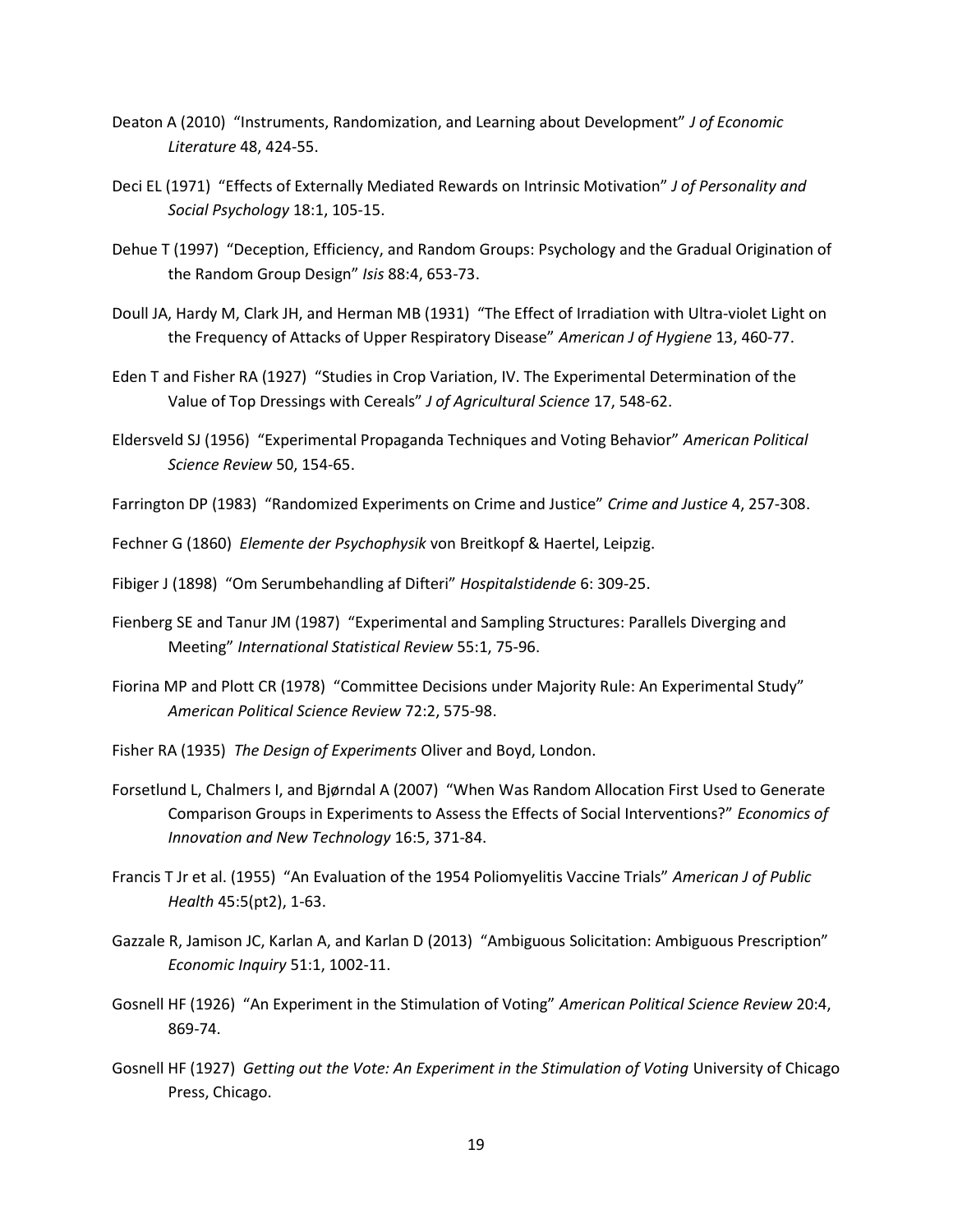- Green DP and Gerber AS (2003) "The Underprovision of Experiments in Political Science" Annals of the American Academy of Political and Social Science 589, 94-112.
- Greenberg D and Shroder M (2004) The Digest of Social Experiments ( $3^{rd}$  ed) Urban Institute Press, Washington DC.

Gueron JM and Rolston H (2013) Fighting for Reliable Evidence Russell Sage Foundation, New York.

- Hacking I (1988) "Telepathy: Origins of Randomization in Experimental Design" Isis 79:3, 427-51.
- Hanson EH and Marks ES (1958) "Influence of the Interviewer on the Accuracy of Survey Results" J of American Statistical Association 53:283, 635-55.
- Harrison GW (2013) "Field Experiments and Methodological Intolerance" J of Economic Methodology 20:2, 103-17.
- Harrison GW, Lau MI, and Rutström (2009) "Rick Attitudes, Randomization to Treatment, and Selfselection into Experiments" J of Economic Behavior & Organization 70, 498-507.
- Harrison GW and List JA (2004) "Field Experiments" J of Economic Literature 42, 1009-55.
- Hartmann GW (1936) "A Field Experiment on the Comparative Effectiveness of 'Emotional' and 'Rational' Political Leaflets in Determining Election Results" J of Abnormal and Social Psychology 31:1, 99-114.

van Helmont JB (1648) Ortus Medicinæ. Id Est, Initia Physicæ Inaudita Elsevier, Amsterdam.

- van Helmont JB (1662) Oriatrike, or Physick Refined: The Common Errors Therein Refuted and the Whole Art Reformed and Rectified Lodowick-Loyd, London.
- Hollister GH, Kemper P, and Maynard RA (1984) The National Supported Work Demonstration Univ of Wisconsin Press, Madison, WI.
- Hróbjartsson A, Gøtzsche PC, and Gluud C (1998) "The Controlled Clinical Trial Turns 100 Years: Fibiger's Trial of Serum Treatment of Diphtheria" British Medical J 317, 1243-5.
- Jamison DT (1980) "Radio Education and Student Failure in Nicaragua: A Further Note" in Radio Mathematics in Nicaragua (Friend J, Searle B, and Suppes P, eds) Institute for Mathematical Studies in the Social Sciences, Stanford CA, 225-36.
- Kalisch G, Milnor JW, Nash J, and Nering ED (1952) "Some Experimental n-Person Games" RAND Research Memorandum 948, Aug 25.
- Kaptchuk TJ (1998) "Intentional Ignorance: A History of Blind Assessment and Placebo Controls in Medicine" Bulletin of the History of Medicine 72:3, 389-433.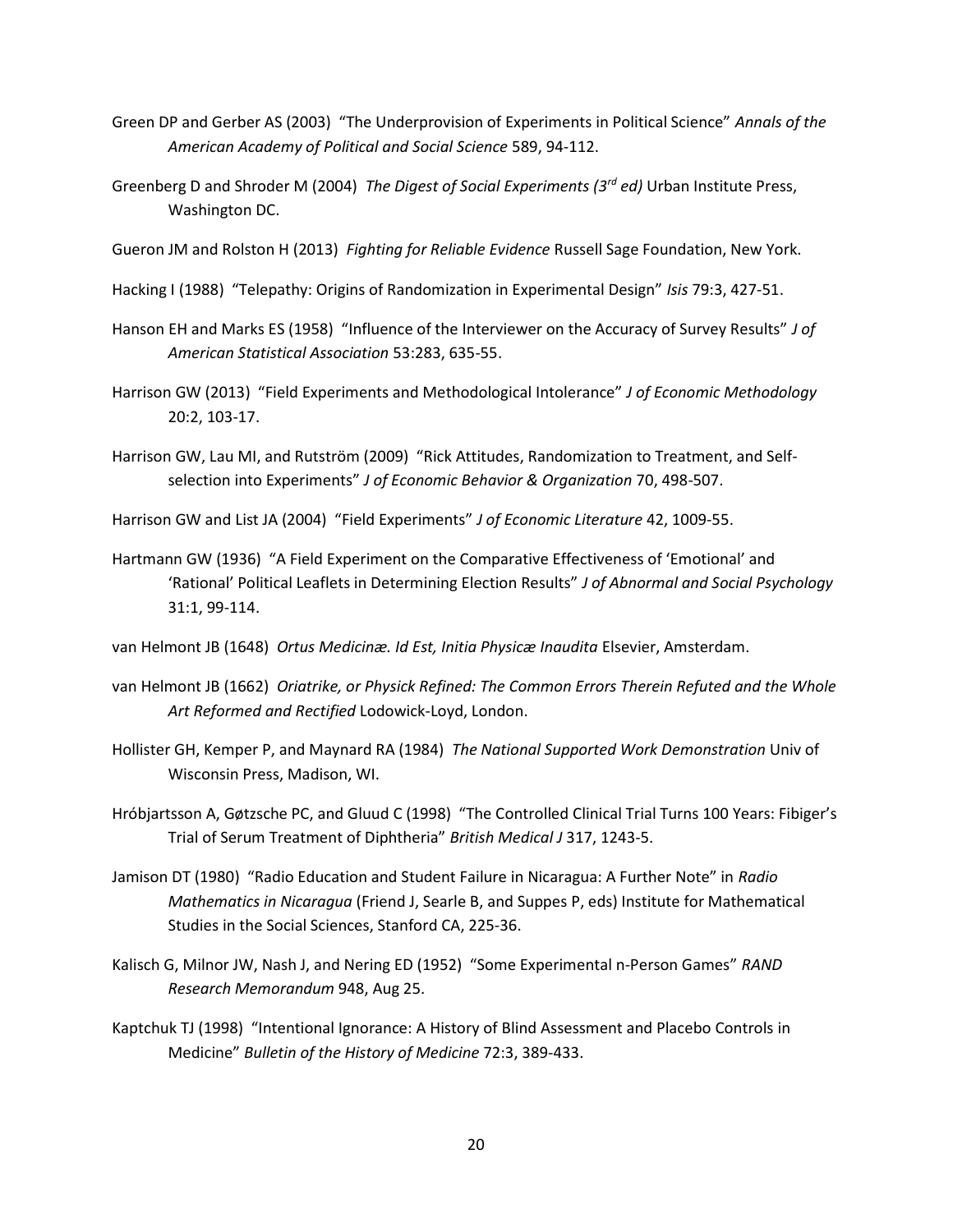- Kramer M and Shapiro S (1984) "Scientific Challenges in the Application of Randomized Trials" J of the American Medical Association 252:19, 2739-45.
- Levitt SD and List JA (2009) "Field Experiments in Economics: The Past, the Present, and the Future" European Economic Review 53, 1-18.
- Lind J (1753) A Treatise of the Scurvy. In Three Parts. Containing an Inquiry into the Nature, Causes and Cure, of that Disease. Together with a Critical and Chronological View of what has been Published on the Subject Kincaid and Donaldson, Edinburgh.
- List JA and Rasul I (2011) "Field Experiments in Labor Economics" in Handbook of Labor Economics Vol 4a (Ashenfelter O and Card D, eds) North Holland, Amsterdam, 103-228.
- Logan CH (1973) "Evaluation Research in Crime and Delinquency: A Reappraisal" J of Criminal Law and Criminology 63:3, 378-87.
- Löhner G (1835) Die Homöopathischen Kochsalzversuche zu Nürnberg, Nuremberg.
- Mahalanobis PC (1946) "Recent Experiments in Statistical Sampling in the Indian Statistical Institute" J of the Royal Statistical Society 109, 325-78.
- Marks HM (2008) "James Angus Doull and the Well-controlled Common Cold" J of the Royal Society of Medicine 101:10, 117-9.
- McCall WA (1923) How to Experiment in Education Macmillan, New York.
- Medical Research Council (1948) "Streptomycin Treatment of Pulmonary Tuberculosis: A Medical Research Council Investigation" British Medical J 2, 769-82.
- Medical Research Council (1951) "Prevention of Whooping-cough by Vaccination: A Medical Research Council Investigation" British Medical J 1, 1463-71.
- Meier P (1972) "The Biggest Public Health Experiment Ever: The 1954 Field Trial of the Salk Poliomyelitis Vaccine" in Statistics: A Guide to the Unknown Holden-Day, San Francisco, 2-13.
- Mosteller F and Nogee P (1951) "An Experimental Measurement of Utility" J of Political Economy 59:5, 371-404.
- Müller GE (1879) "Über die Maassbestimmungen des Ortsinnes der Haut Mittels der Methode der Richtigen un Falschen Fälle" Archiv für die Gesammte Physiologie des Menschen und der Thiere 19, 191-235.
- Oakley A (2000) "A Historical Perspective on the Use of Randomized Trials in Social Science Settings" Crime & Delinquency 46:3, 315-29.

Papineau D (1994) "The Virtues of Randomization" British J for the Philosophy of Science 45:2, 437-50.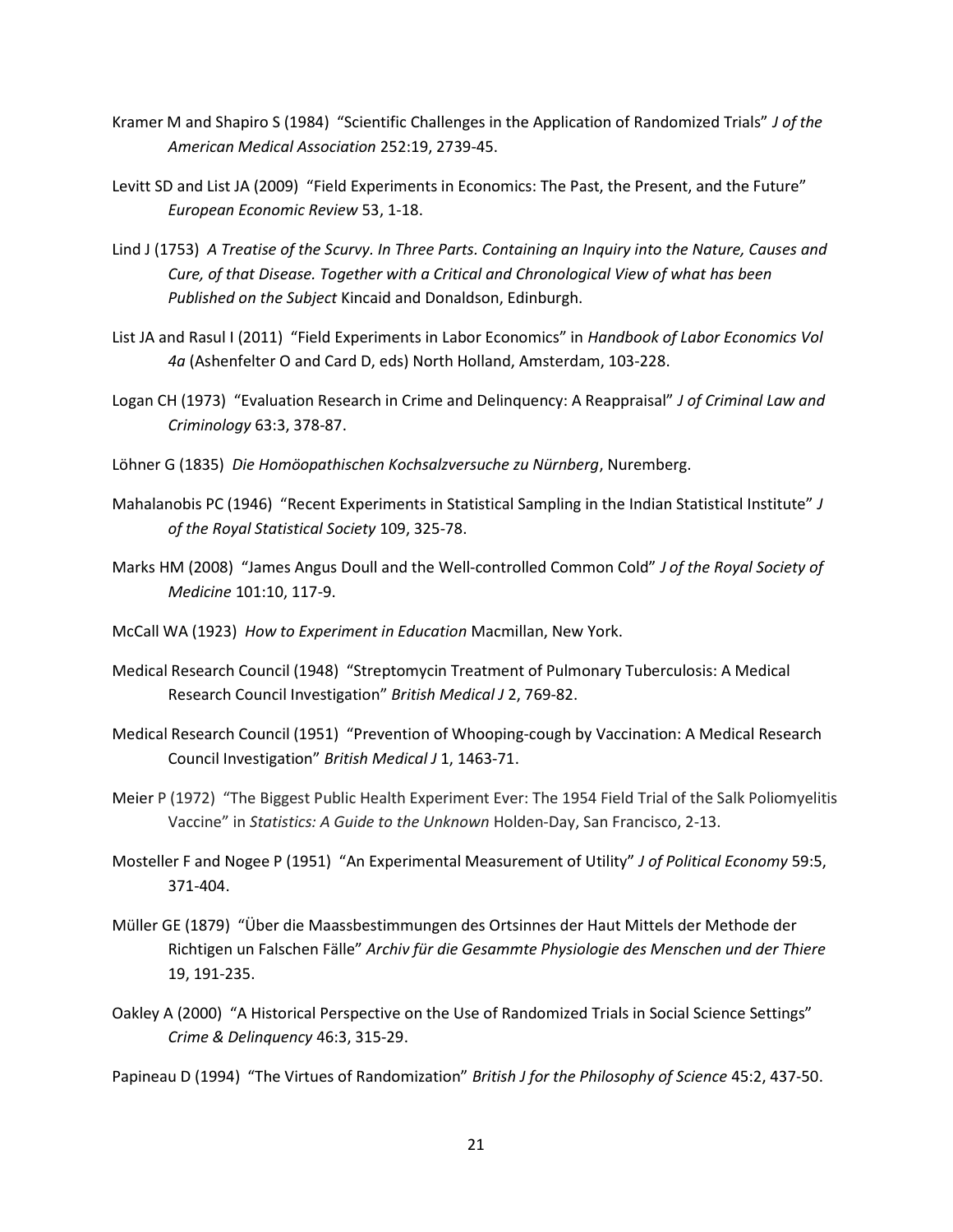- Pasteur L (1881) "Compte-rendu Sommaire des Expériences Faites à Pouilly-le-Fort près Melun, sur la Vaccination Charbonneuse" Comptes Rendus de l'Academie des Science 92:1378-83.
- Pearl J (2000) Causality Cambridge University Press, Cambridge.
- Peirce CS and Jastrow J (1885) "On Small Differences of Sensation" Memoirs of the National Academy of Sciences for 1884 3, 75-83.
- Petrarch J (1364) "Letter to Boccaccio (V.3)" Rerum Senilium Libri. Liber XIV: Epistola 1.
- Population Council (1963) "The Taichung Program of Pre-Pregnancy Health" Studies in Family Planning 1:1, 10-12.
- Powers E and Witmer H (1951) An Experiment in the Prevention of Juvenile Delinquency: The Cambridge-Somerville Youth Study Columbia University Press, New York.
- Reimer E and Warren M (1957) "Special Intensive Parole Unit" National Probation and Parole Association J 3, 222-9.
- Richet C (1884) "La Suggestion Mentale et le Calcul des Probabilités" Revue Philosophique de la France et de l'Étranger 18, 609-74.
- Ross H (1970) "An Experimental Study of the Negative Income Tax" Child Welfare 49:10, 562-9.
- Roth AE (1993) "On the Early History of Experimental Economics" J of the History of Economic Thought 15, 184-209.
- Rousseas SW and Hart AG (1951) "Experimental Verification of a Composite Indifference Map" J of Political Economy 59:4, 288-318.
- Searle B, Matthews P, Suppes P, and Friend J (1978) "Formal Evaluation of the 1976 First-Grade Instructional Program" in The Radio Mathematics Project: Nicaragua 1976-77 (Suppes P, Searle B, and Friend J, eds) Institute for Mathematical Studies in the Social Sciences, Stanford CA, 97- 124.
- Shaffer, LF (1927) "A Learning Experiment in the Social Studies" J of Educational Psychology 18:9, 577- 91.
- Siegel S and Fouraker LE (1960) Bargaining and Group Decision-making: Experiments in Bilateral Monopoly McGraw-Hill, New York.
- Silverman WA and Chalmers I (2001) "Casting and Drawing Lots: A Time Honoured Way of Dealing with Uncertainty and Ensuring Fairness" British Medical J 323, 1467-8.
- Smith GCS and Pell JP (2003) "Parachute Use to Prevent Death and Major Trauma Related to Gravitational Challenge: Systematic Review of Randomised Controlled Trials" British Medical J 327, 1459-61.